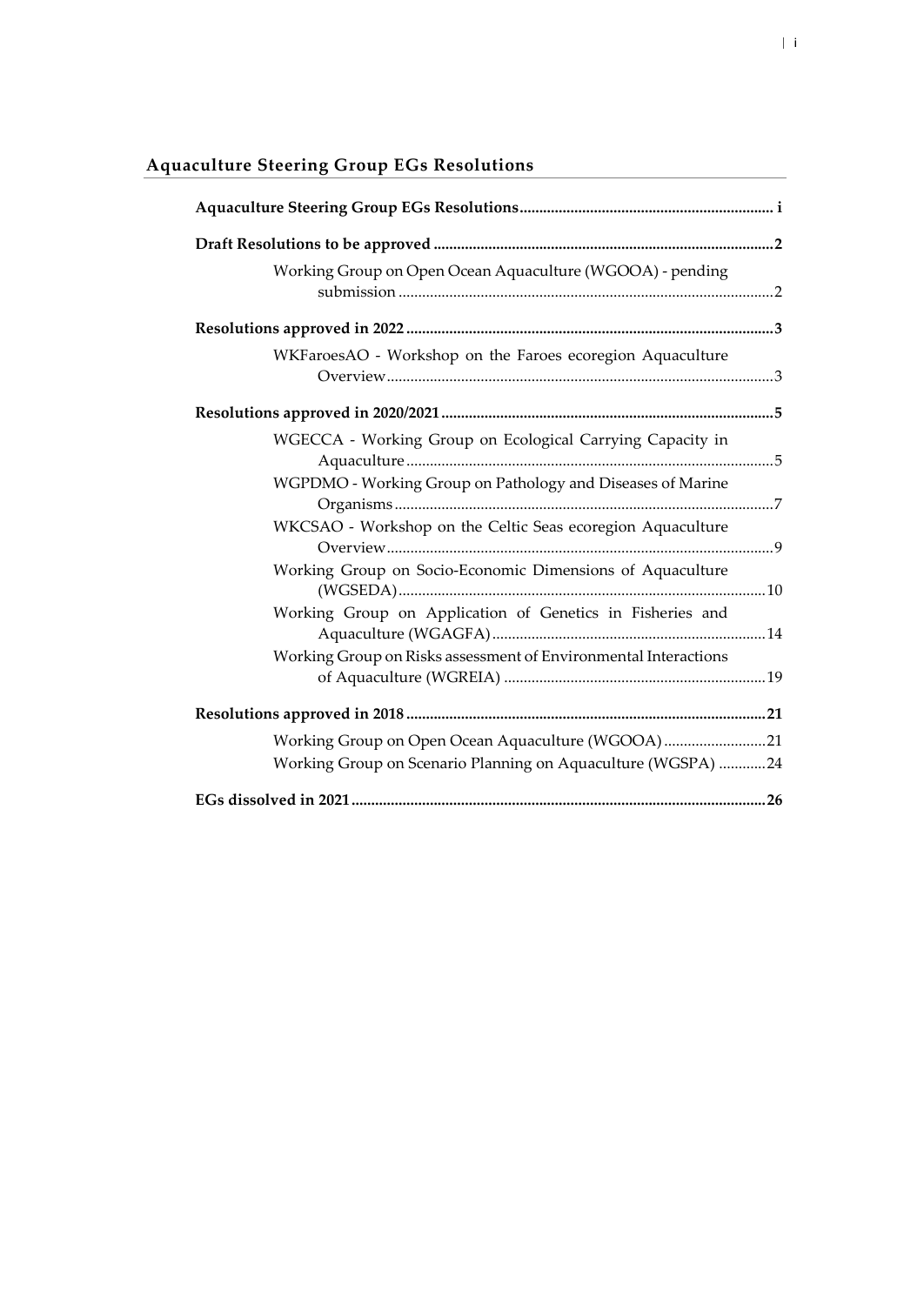# <span id="page-1-0"></span>**Working Group on Open Ocean Aquaculture (WGOOA) - pending submission**

*Incoming Co-Chair: Tyler Sclodnick*

<span id="page-1-1"></span>*Pending submission*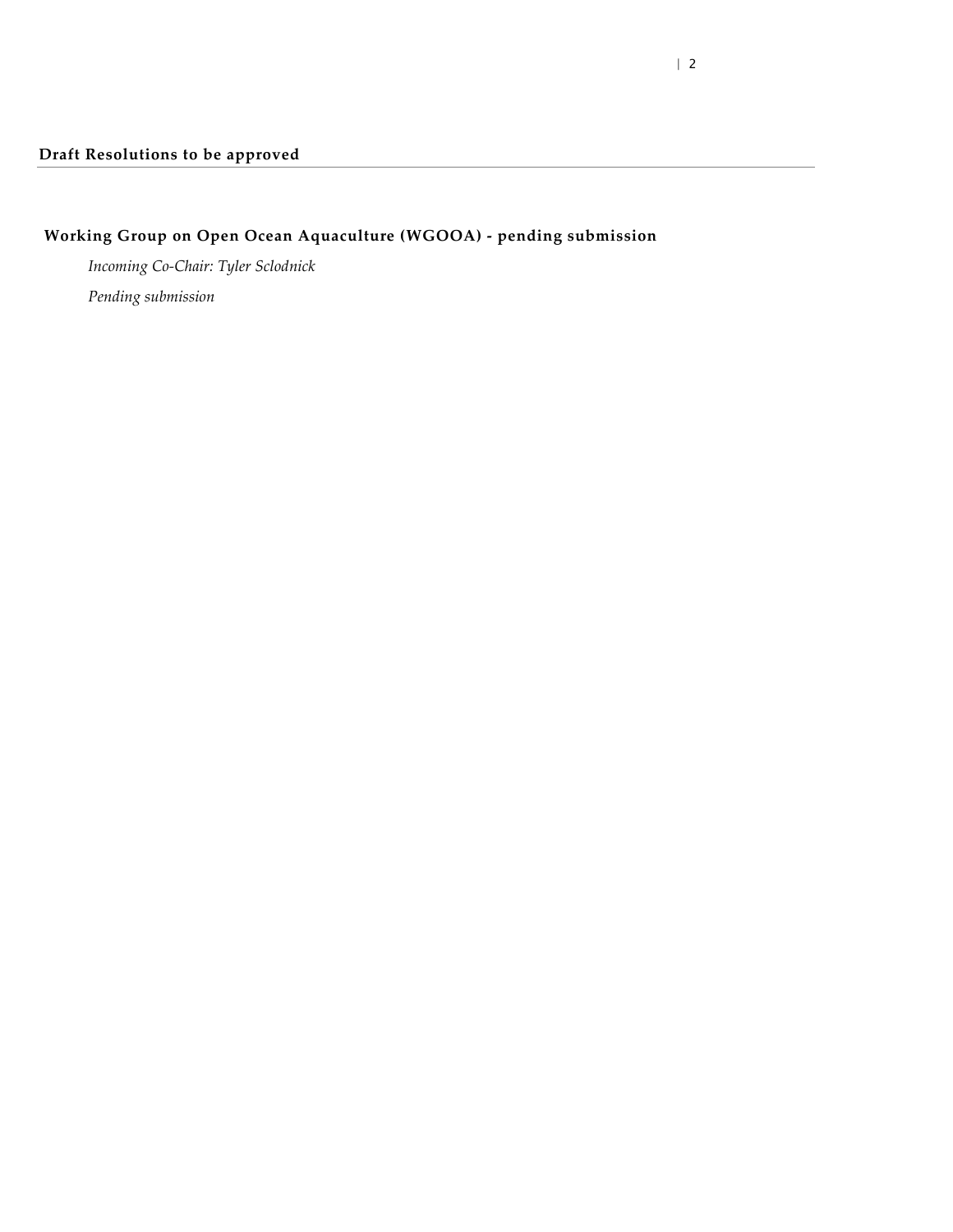#### **WKFaroesAO - Workshop on the Faroes ecoregion Aquaculture Overview**

<span id="page-2-0"></span>**2022/WK/ASG04 Workshop on the Faroes ecoregion Aquaculture Overview (WKFaroesAO)** chaired by Gunnvør á Nordi, Faroe Islands\*, and Henn Ojaveer\*, ICES, will be established and meet (hybrid meeting) in Tórshavn, Faroe Islands during 31 May – 2 June 2022 to:

- <span id="page-2-1"></span>a ) Review and discuss the data and information collected for the Faroes ecoregion aquaculture overview, identify the gaps and agree next steps to complete the draft overview;
- b ) Collate datasets and resources for the aquaculture overview by completing the ICES Data Profiling Tool (https://www.ices.dk/data/tools/Pages/Data-profiler.aspx); and
- c ) Produce a workshop report detailing the conclusions of ToRs a and b. This report will serve as the foundation for the Faroes ecoregion aquaculture overview.

WKFaroesAO will report by  $\frac{xx}{x}$  of  $\frac{xx}{x}$  for the attention of the ACOM.

| Priority                           | Aquaculture is a high-priority topic for ICES. ICES work on aquaculture is part of a wider<br>portfolio of work that seeks to advance and share scientific understanding of marine ecosystems<br>and the services they provide, and to use this knowledge to generate state-of-the-art advice for<br>meeting conservation, management, and sustainability goals.<br>The ICES Strategic Plan states: 'We will regularly publish, update, and disseminate overviews on<br>the state of fisheries, aquaculture, and ecosystems in the ICES region, drawing as appropriate on<br>analyses of human activities, pressures, and impacts, and incorporating social, cultural, and<br>economic information.'                                                                                                                                                                                                                                                                                                                                                                                                                |
|------------------------------------|---------------------------------------------------------------------------------------------------------------------------------------------------------------------------------------------------------------------------------------------------------------------------------------------------------------------------------------------------------------------------------------------------------------------------------------------------------------------------------------------------------------------------------------------------------------------------------------------------------------------------------------------------------------------------------------------------------------------------------------------------------------------------------------------------------------------------------------------------------------------------------------------------------------------------------------------------------------------------------------------------------------------------------------------------------------------------------------------------------------------|
| Scientific justification           | The process of establishing ICES AOs was initiated in 2019, with: i) forming a core group<br>consisting of representatives from ACOM leadership, SCICOM and Secretariat, and ii) agreeing<br>on the directions and procedure of further work of the core group. The objectives AOs are to: i)<br>synthesise regional and temporal information on aquaculture activities, practices and<br>production of the cultured taxa; ii) consider environmental and socioeconomic interactions of<br>aquaculture activities and practices; iii) provide insights on cross-sectorial interactions of<br>aquaculture; and, iv) consider future perspectives. The overview will have ten sections: 1)<br>executive summary; 2) introduction; 3) description and location of marine aquaculture<br>activities and practices; 4) production over time; 5) policy and legal foundation; 6) management<br>frameworks; 7) ecosystem/environment interactions; 8) social and economic context; 9)<br>interaction of environmental, economic and social drivers; and 10) future projections, and<br>emerging threats and opportunities. |
| Resource requirements              | The lead author of the Faroes ecoregion AO (Gunnvør á Nordi) has already established an expert<br>team and started the work. This will serve as the main input for the meeting.                                                                                                                                                                                                                                                                                                                                                                                                                                                                                                                                                                                                                                                                                                                                                                                                                                                                                                                                     |
| Participants                       | The WK will be attended by experts contributing to the Faroes ecoregion AO, as well as other<br>interested scientists from ASG.                                                                                                                                                                                                                                                                                                                                                                                                                                                                                                                                                                                                                                                                                                                                                                                                                                                                                                                                                                                     |
| Secretariat facilities             | Setting up webex calls.                                                                                                                                                                                                                                                                                                                                                                                                                                                                                                                                                                                                                                                                                                                                                                                                                                                                                                                                                                                                                                                                                             |
| Financial                          | No financial implications.                                                                                                                                                                                                                                                                                                                                                                                                                                                                                                                                                                                                                                                                                                                                                                                                                                                                                                                                                                                                                                                                                          |
| Linkages to advisory<br>committees | Direct link to ACOM.                                                                                                                                                                                                                                                                                                                                                                                                                                                                                                                                                                                                                                                                                                                                                                                                                                                                                                                                                                                                                                                                                                |
| or groups                          | Linkages to other committees ASG, WGAGFA, WGECCA, WGOOA, WGPDMO, WGREIA, WGSEDA, WGSPA, WGEEL,<br>WGSOCIAL, WGECON, SICCME, SIHD                                                                                                                                                                                                                                                                                                                                                                                                                                                                                                                                                                                                                                                                                                                                                                                                                                                                                                                                                                                    |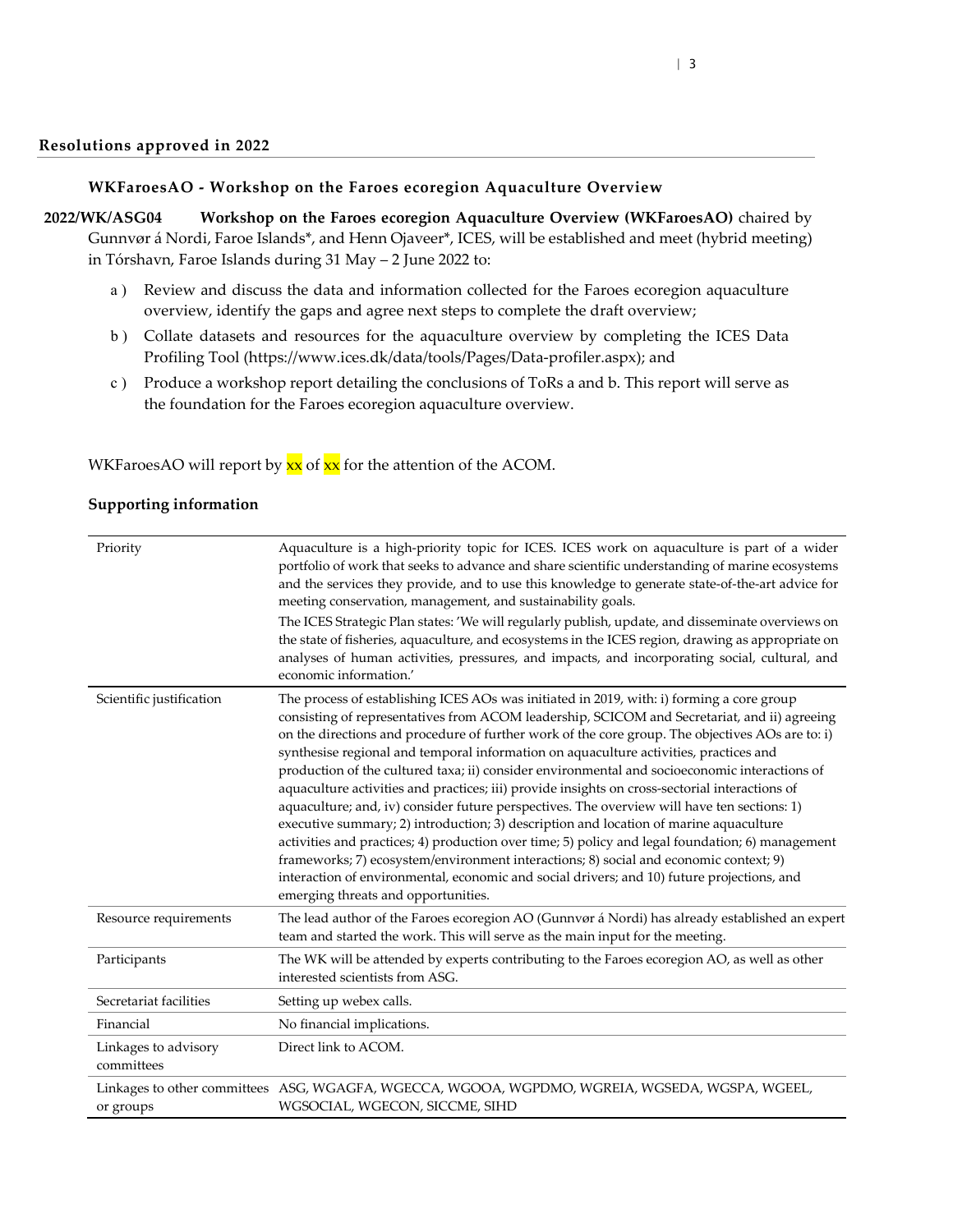| Linkages to other | DGMARE |
|-------------------|--------|
| organizations     |        |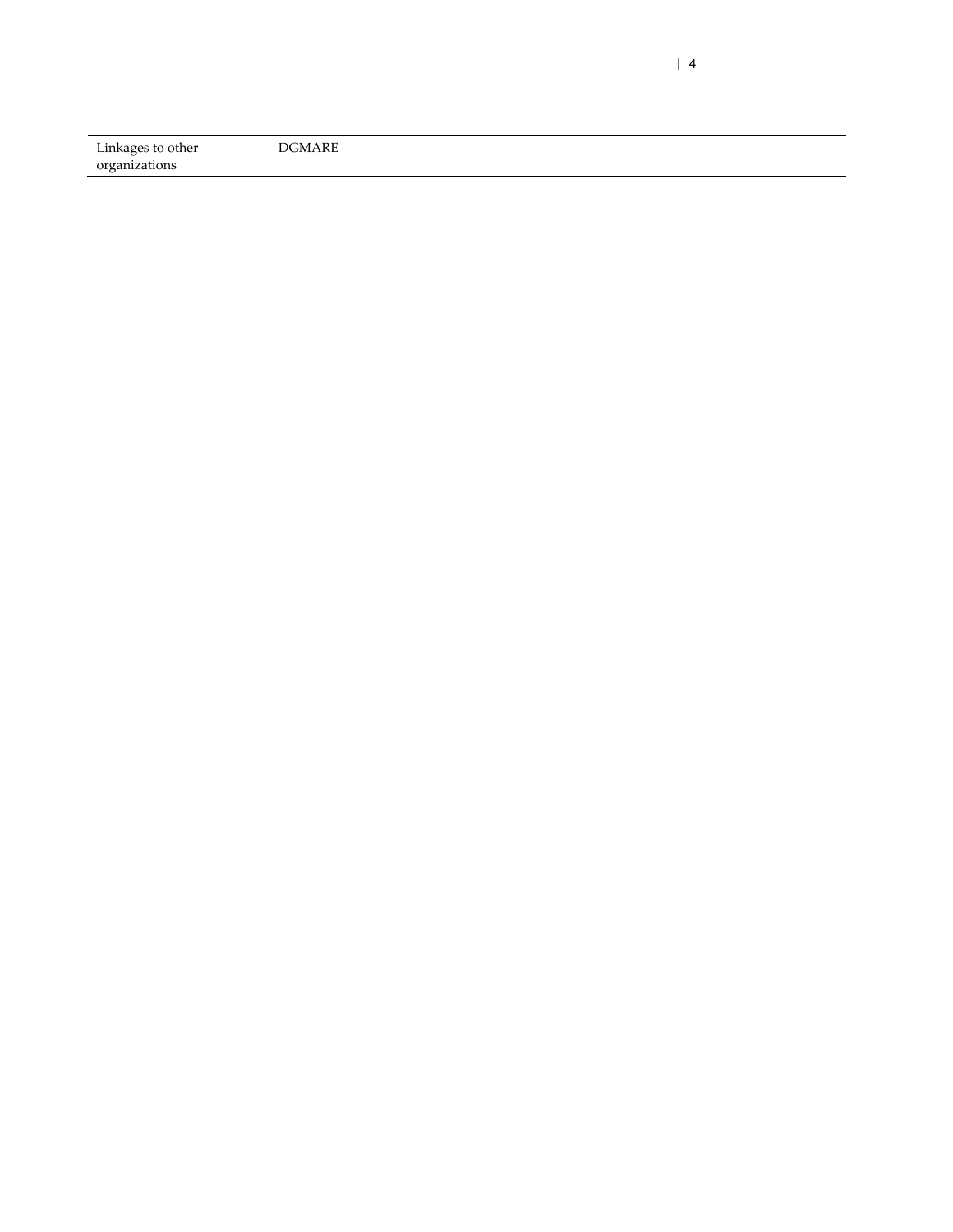### **WGECCA - Working Group on Ecological Carrying Capacity in Aquaculture**

<span id="page-4-1"></span><span id="page-4-0"></span>**2021/FT/ASG01** A **Working Group on Ecological Carrying Capacity for Aquaculture** (WGECCA), chaired by Carrie J. Byron, USA, and Dror Angel, Israel, will work on ToRs and generate deliverables as listed in the Table below.

|           | <b>MEETING</b><br><b>DATES</b> | <b>VENUE</b> | <b>REPORTING DETAILS</b>      | COMMENTS (CHANGE IN CHAIR,<br>ETC.) |
|-----------|--------------------------------|--------------|-------------------------------|-------------------------------------|
| Year 2022 | TBD                            | TBD          | Interim report by Date to ASG |                                     |
| Year 2023 | TBD                            | TBD          | Interim report by Date to ASG |                                     |
| Year 2024 | <b>TBD</b>                     | TBD          | Final report by Date to ASG   |                                     |

| <b>TOR</b> | <b>BACKGROUND</b><br><b>DESCRIPTION</b>                                                                                                                                                                                                                                                                                                                                                                                                       |                                                                                                                                                                                                                                                                                                                                                                                                              | <b>SCIENCE PLAN</b><br><b>CODES</b> | <b>DURATION</b>     | <b>EXPECTED</b><br><b>DELIVERABLES</b>                 |
|------------|-----------------------------------------------------------------------------------------------------------------------------------------------------------------------------------------------------------------------------------------------------------------------------------------------------------------------------------------------------------------------------------------------------------------------------------------------|--------------------------------------------------------------------------------------------------------------------------------------------------------------------------------------------------------------------------------------------------------------------------------------------------------------------------------------------------------------------------------------------------------------|-------------------------------------|---------------------|--------------------------------------------------------|
|            | This should capture the<br>objectives of the ToR                                                                                                                                                                                                                                                                                                                                                                                              | Provide very brief<br>justification, e.g. advisory<br>need, links to Science Plan<br>and other WGs                                                                                                                                                                                                                                                                                                           | Use codes<br>(max 3 per ToR)        | $1, 2$ or $3$ years | Specify what is to be<br>provided, when and<br>to whom |
| a          | Estimate the development<br>potential of underutilized<br>lower trophic level<br>aquaculture species in<br>ICES countries including<br>(i.e. macroalgae,<br>invertebrates, detritivores)<br>towards understanding<br>carrying capacity<br>thresholds. Identification of widely cultivated in<br>social, economic and<br>environmental advantages,<br>barriers and knowledge<br>gaps; recommendations for environmental barriers,<br>research. | The cultivation of lower<br>trophic level (LTL) species<br>has been proposed as the<br>most sustainable approach<br>to optimize biomass<br>extraction from the ocean.<br>Many of the LTL species,<br>e.g., macroalgae,<br>invertebrates are not<br>Europe and the Americas.<br>This review will identify<br>social, economic and<br>priorities, advantages, and<br>knowledge gaps within<br>LTL aquaculture. | 5.5                                 | year 1-2            | ICES report to inform<br>future research<br>proposals. |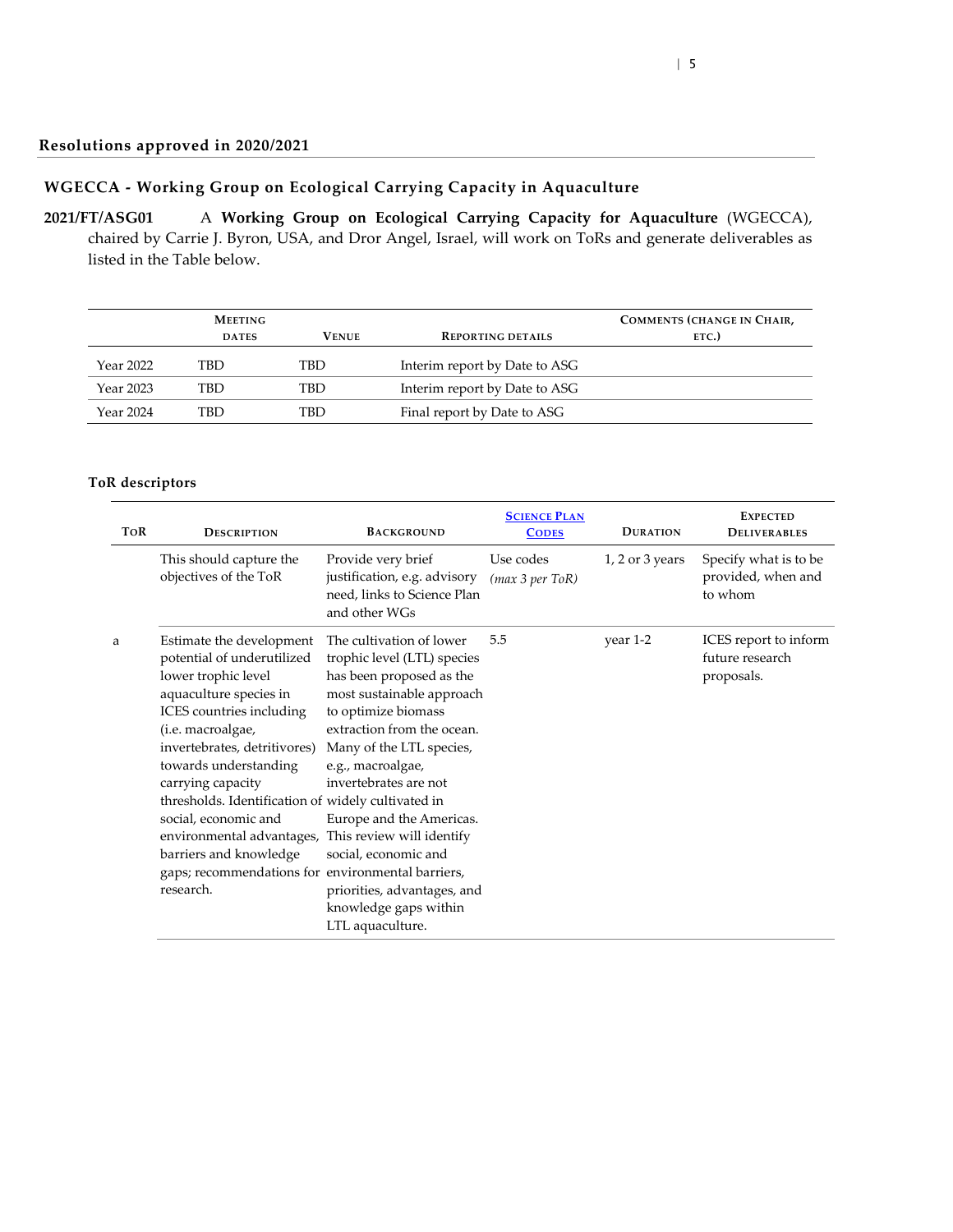| b | energy and nutrients<br>between farm sites (e.g.,<br>algae, bivalves, finfish) and benefit or detriment to<br>the surrounding ecosystem wild populations. There is<br>as it influences carrying<br>capacity limits;<br>Identification of<br>knowledge gaps and<br>recommendations for<br>research. | A review of the transfer of It is not clear if energy and 5.6, 1.3, 1.4<br>nutrients derived from<br>aquaculture sites is a net<br>a need to provide an<br>overview of the transfer of<br>energy between farm sites<br>and the surrounding<br>environment and the<br>implications of this to the<br>greater ecosystem and<br>associated organisms. The<br>review will include the<br>identification of<br>knowledge needs and<br>priorities in this new ToR.                                                                                                                                                                         | Year 1-2 | Manuscript for<br>publication                                         |
|---|----------------------------------------------------------------------------------------------------------------------------------------------------------------------------------------------------------------------------------------------------------------------------------------------------|--------------------------------------------------------------------------------------------------------------------------------------------------------------------------------------------------------------------------------------------------------------------------------------------------------------------------------------------------------------------------------------------------------------------------------------------------------------------------------------------------------------------------------------------------------------------------------------------------------------------------------------|----------|-----------------------------------------------------------------------|
| C | Review Ecological<br>Carrying Capacity (ECC)<br>monitoring techniques<br>with potential to identify<br>more efficient applications<br>to support ECC as a<br>management strategy.                                                                                                                  | Given the current levels of 6.1<br>understanding and<br>experience in the<br>implementation of ECC<br>monitoring, there is now a<br>need to explore the<br>possibility of developing<br>guidelines for more cost<br>effective, less data<br>intensive ECC monitoring<br>techniques. It is important<br>that these guidelines draw<br>on expert knowledge to (i)<br>identify the environmental<br>drivers relevant to the<br>types of aquacultures<br>being monitored and the<br>waterbody they occur in<br>(ii) provide guidance on<br>the choice of proxy for<br>ECC and (iii) guide the<br>establishment of the ECC<br>thresholds. | Year 3   | ICES report of<br>identified knowledge<br>gaps for future<br>research |

| Year 1            | Gather background information and begin typing summaries of findings for ToR a & b. |
|-------------------|-------------------------------------------------------------------------------------|
| Year <sub>2</sub> | Write report and manuscript for ToR a $\&$ b. Begin preliminary work for ToR c.     |
| Year 3            | Synthesize information and write report for ToR c.                                  |

| Priority | The current activities of this Group will inform ICES on issues related to the ecological |
|----------|-------------------------------------------------------------------------------------------|
|          | carrying capacity for differeent aquaculture species in different regions. Consequently,  |
|          | these activities are considered to have a very high priority.                             |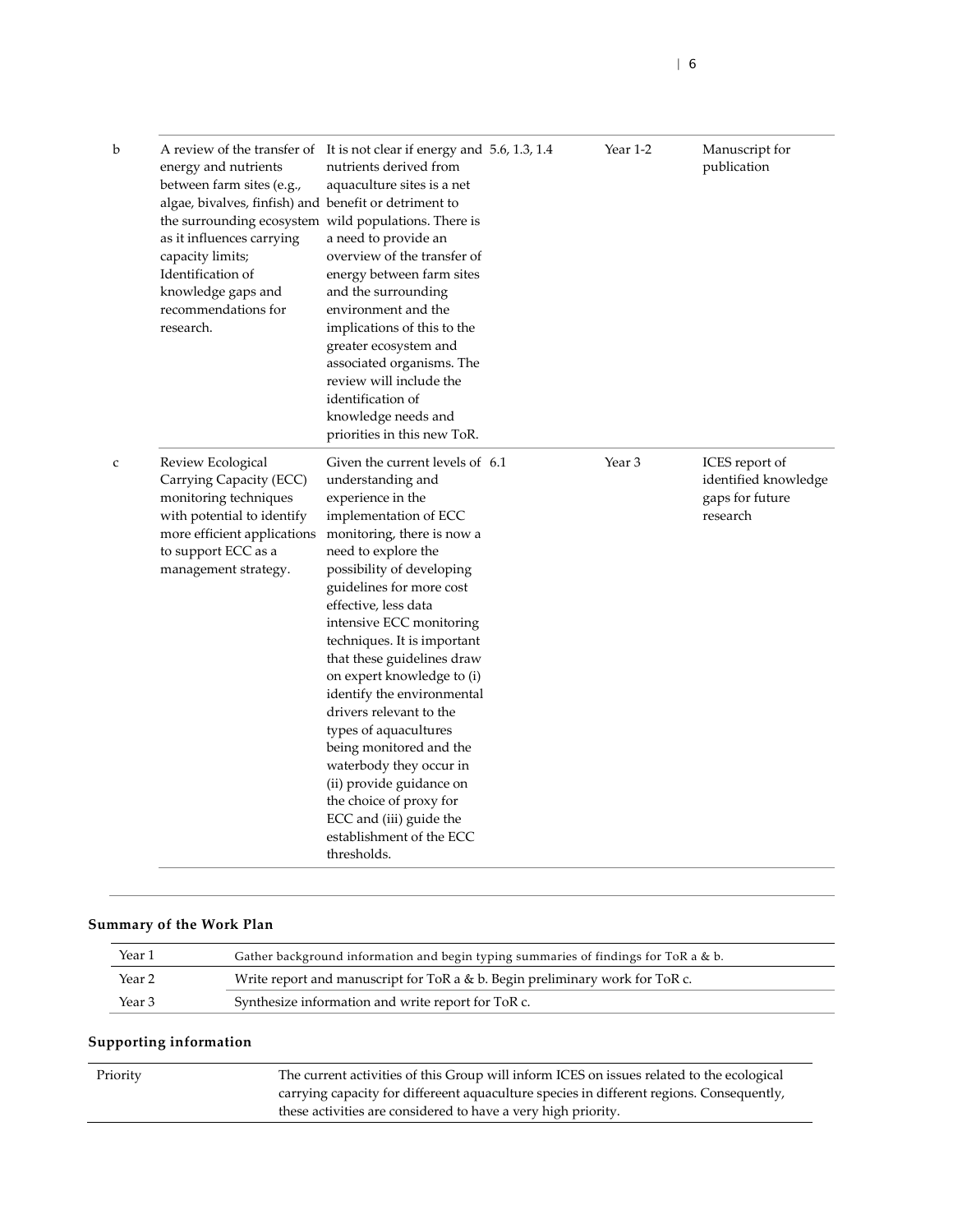| Resource requirements              | None at this time.                                                                                          |
|------------------------------------|-------------------------------------------------------------------------------------------------------------|
| Participants                       | The Group is normally attended by a dozen members.                                                          |
| Secretariat facilities             | None.                                                                                                       |
| Financial                          | No financial implications.                                                                                  |
| under ACOM                         | Linkages to ACOM and group There are no obvious direct linkages.                                            |
| or groups                          | Linkages to other committees There is a very close working relationship with all the working groups in ASG. |
| Linkages to other<br>organizations |                                                                                                             |

# **WGPDMO - Working Group on Pathology and Diseases of Marine Organisms**

<span id="page-6-0"></span>**2021/FT/ASG02** A **Working Group on Pathology and Diseases of Marine Organisms** (WGPDMO), chaired by Richard Paley\* (United Kingdom) will work on ToR and generate deliverables as listed in the Table below.

|           | <b>MEETING</b> |                    |                                |                                                                                                                |
|-----------|----------------|--------------------|--------------------------------|----------------------------------------------------------------------------------------------------------------|
|           | <b>DATES</b>   | <b>VENUE</b>       | <b>REPORTING DETAILS</b>       | <b>COMMENTS</b>                                                                                                |
| Year 2022 | <b>TBD</b>     | Tenerife,<br>Spain | Interim report by 1 May to ASG | Change of chairs: Ryan Carnegie<br>(US) will step down and be<br>replaced by Richard Paley<br>(United Kingdom) |
| Year 2023 | <b>TBD</b>     | TBD                | Interim report by 1 May to ASG |                                                                                                                |
| Year 2024 | <b>TBD</b>     | TBD                | Final report by 1 May to ASG   |                                                                                                                |

| <b>TOR</b>  | <b>DESCRIPTION</b>                                                                                                                                             | <b>BACKGROUND</b>                                                                                                                                                                     | <b>SCIENCE PLAN</b><br><b>CODES</b> | <b>DURATION</b> | <b>EXPECTED</b><br><b>DELIVERABLES</b>                                                          |
|-------------|----------------------------------------------------------------------------------------------------------------------------------------------------------------|---------------------------------------------------------------------------------------------------------------------------------------------------------------------------------------|-------------------------------------|-----------------|-------------------------------------------------------------------------------------------------|
| a           | Summarize new and<br>emerging disease trends in and trends in diseases of<br>wild and cultured fish,<br>molluscs and crustaceans<br>based on national reports. | New disease conditions<br>wild and cultured marine<br>organisms will be<br>reviewed. This is an<br>annual, ongoing ToR for<br>WGPDMO and will<br>provide information for<br>ToRs b-e. | Code 1.7, 5.2, 5.6                  | 3 years         | Summary in annual<br>reports                                                                    |
| $\mathbf b$ | Deliver leaflets on<br>pathology and diseases of<br>marine organisms.                                                                                          | A number of ICES<br>publications currently in<br>preparation will be<br>reviewed by WGPDMO.<br>This is an ongoing, annual<br>ToR.                                                     | Code 1.7, 5.6                       | 3 years         | Publications in ICES<br><b>Identification Leaflets</b><br>for Diseases in Fish<br>and Shellfish |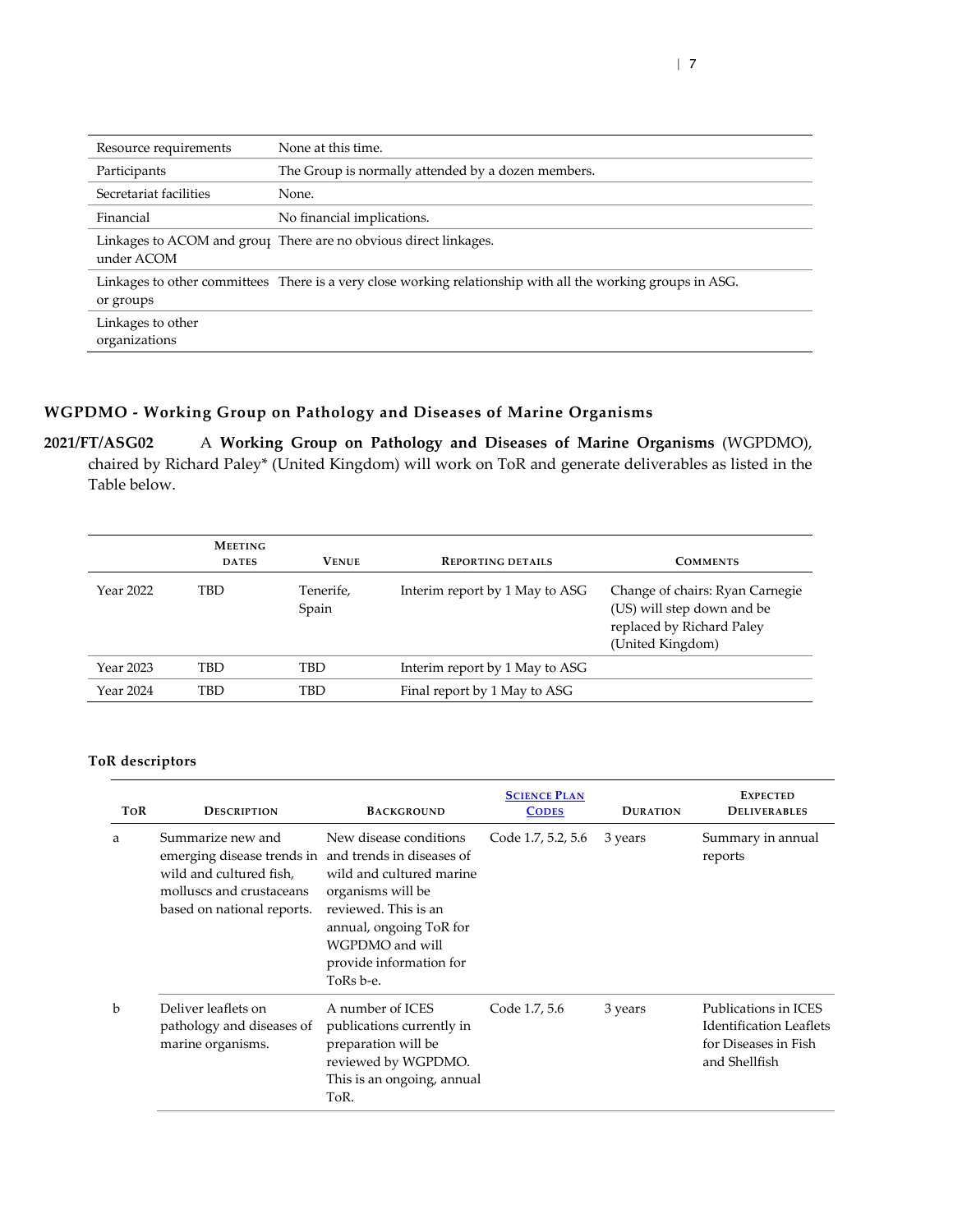| $\mathsf{C}$ | Continue to refine<br>application of the Fish<br>Disease Index (FDI).                                                                                              | Results of assessment of<br>the FDI will be reviewed<br>as it continues to be<br>applied to new fish<br>systems, and data<br>harmonization and quality<br>assurance will be<br>addressed as refined<br>guidelines are produced<br>for FDI application.                                                                                                                                                                                                                                                                                                                                                                                                                | Code 1.7, 2.5      | 3 years | Summary in annual<br>reports     |
|--------------|--------------------------------------------------------------------------------------------------------------------------------------------------------------------|-----------------------------------------------------------------------------------------------------------------------------------------------------------------------------------------------------------------------------------------------------------------------------------------------------------------------------------------------------------------------------------------------------------------------------------------------------------------------------------------------------------------------------------------------------------------------------------------------------------------------------------------------------------------------|--------------------|---------|----------------------------------|
| d            | Provide expert knowledge<br>and management advice<br>on fish and shellfish<br>diseases, if requested, and<br>related data to the ICES<br>Data Centre.              | This is an annual ToR in<br>compliance with requests<br>from the ICES Data<br>Centre.                                                                                                                                                                                                                                                                                                                                                                                                                                                                                                                                                                                 | Code 6.4           | 3 years | Reporting as<br>requested        |
| e            | Develop a synthesis<br>integrating pathogen life<br>history and ecology and<br>the approaches to, and<br>effectiveness of,<br>management of different<br>pathogens | Understanding the<br>effectiveness of different<br>approaches to disease<br>management in<br>aquaculture and fisheries<br>is critical for disease<br>control. Yet the pathogens<br>of key resource species<br>vary greatly in their<br>biology and their<br>ecological roles, with some<br>management strategies<br>likely to be more effective<br>than others given the<br>biological and functional<br>diversity of host-pathogen<br>relationships. This ToR<br>will use a global synthesis<br>of these relationships as<br>well as approaches to<br>management to identify<br>strategies most likely to be<br>effective for different types<br>of disease systems. | Code 1.4, 1.7, 5.6 | Year 1  | Peer-reviewed journal<br>article |

| Year 1            | Complete annual work on ToRs a-c, and if necessary ToR d. Complete ToR e. Consider proposal of<br>new ToRs as necessary. Complete interim report. |
|-------------------|---------------------------------------------------------------------------------------------------------------------------------------------------|
| Year 2            | Complete annual work on ToRs a-c, and if necessary ToR d. Consider proposal of new ToRs as necessary.<br>Complete interim report.                 |
| Year <sub>3</sub> | Complete annual work on ToRs a-c, and if necessary ToR d. Consider proposal of new ToRs as necessary.<br>Complete final report for the cycle.     |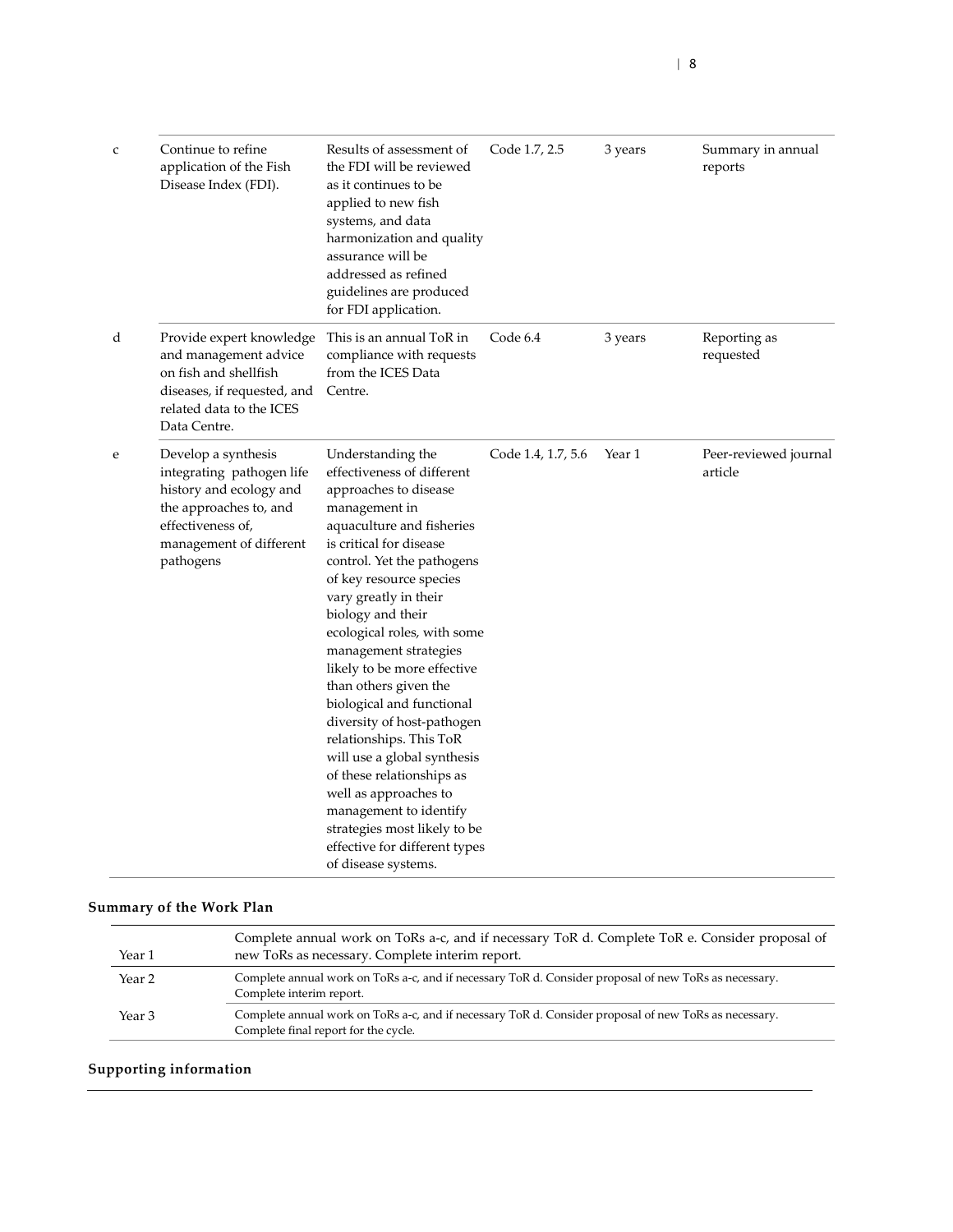| Priority                           | The current activities of this Group provide essential perspective on diseases of<br>economic and ecological significance in the ICES, including intersections with fisheries<br>and aquaculture industries. Identifying strategies for aquatic animal health management<br>through a better understanding of diseases is a fundamental interest. Consequently,<br>these activities are considered to have a very high priority. |
|------------------------------------|----------------------------------------------------------------------------------------------------------------------------------------------------------------------------------------------------------------------------------------------------------------------------------------------------------------------------------------------------------------------------------------------------------------------------------|
| Resource requirements              | The research programmes which provide the main input to this group are already<br>underway, and resources are already committed. The additional resource required to<br>undertake additional activities in the framework of this group is negligible.                                                                                                                                                                            |
| Participants                       | The Group is normally attended by some 15-20 members and guests.                                                                                                                                                                                                                                                                                                                                                                 |
| Secretariat facilities             | None.                                                                                                                                                                                                                                                                                                                                                                                                                            |
| Financial                          | No financial implications.                                                                                                                                                                                                                                                                                                                                                                                                       |
| under ACOM                         | Linkages to ACOM and group There are no obvious direct linkages.                                                                                                                                                                                                                                                                                                                                                                 |
| or groups                          | Linkages to other committees There is a close working relationship with all the groups in the ASG.                                                                                                                                                                                                                                                                                                                               |
| Linkages to other<br>organizations |                                                                                                                                                                                                                                                                                                                                                                                                                                  |

#### **WKCSAO - Workshop on the Celtic Seas ecoregion Aquaculture Overview**

<span id="page-8-0"></span>**2021/WK/ASG03 Workshop on the Celtic Seas ecoregion Aquaculture Overview (WKCSAO)** chaired by Francis O'Beirn, Ireland\*, and Henn Ojaveer\*, ICES, will be established and will meet 26–29 April online to:

- d ) Review and discuss the data and information collected for the Celtic Seas ecoregion aquaculture overview, identify the gaps and agree next steps to complete the draft overview;
- e ) Collate datasets and resources for the aquaculture overview by completing the ICES Data Profiling Tool (https://www.ices.dk/data/tools/Pages/Data-profiler.aspx); and
- f ) Produce a workshop report detailing the conclusions of ToRs a and b. This report will serve as the foundation for the Celtic Seas aquaculture overview.

WKCSAO will report by 15 of June for the attention of the ACOM.

| Priority | Aquaculture is a high-priority topic for ICES. ICES work on aquaculture is part of a wider<br>portfolio of work that seeks to advance and share scientific understanding of marine ecosystems<br>and the services they provide, and to use this knowledge to generate state-of-the-art advice for<br>meeting conservation, management, and sustainability goals. |
|----------|------------------------------------------------------------------------------------------------------------------------------------------------------------------------------------------------------------------------------------------------------------------------------------------------------------------------------------------------------------------|
|          | The ICES Strategic Plan states: 'We will regularly publish, update, and disseminate overviews on<br>the state of fisheries, aquaculture, and ecosystems in the ICES region, drawing as appropriate on<br>analyses of human activities, pressures, and impacts, and incorporating social, cultural, and<br>economic information.'                                 |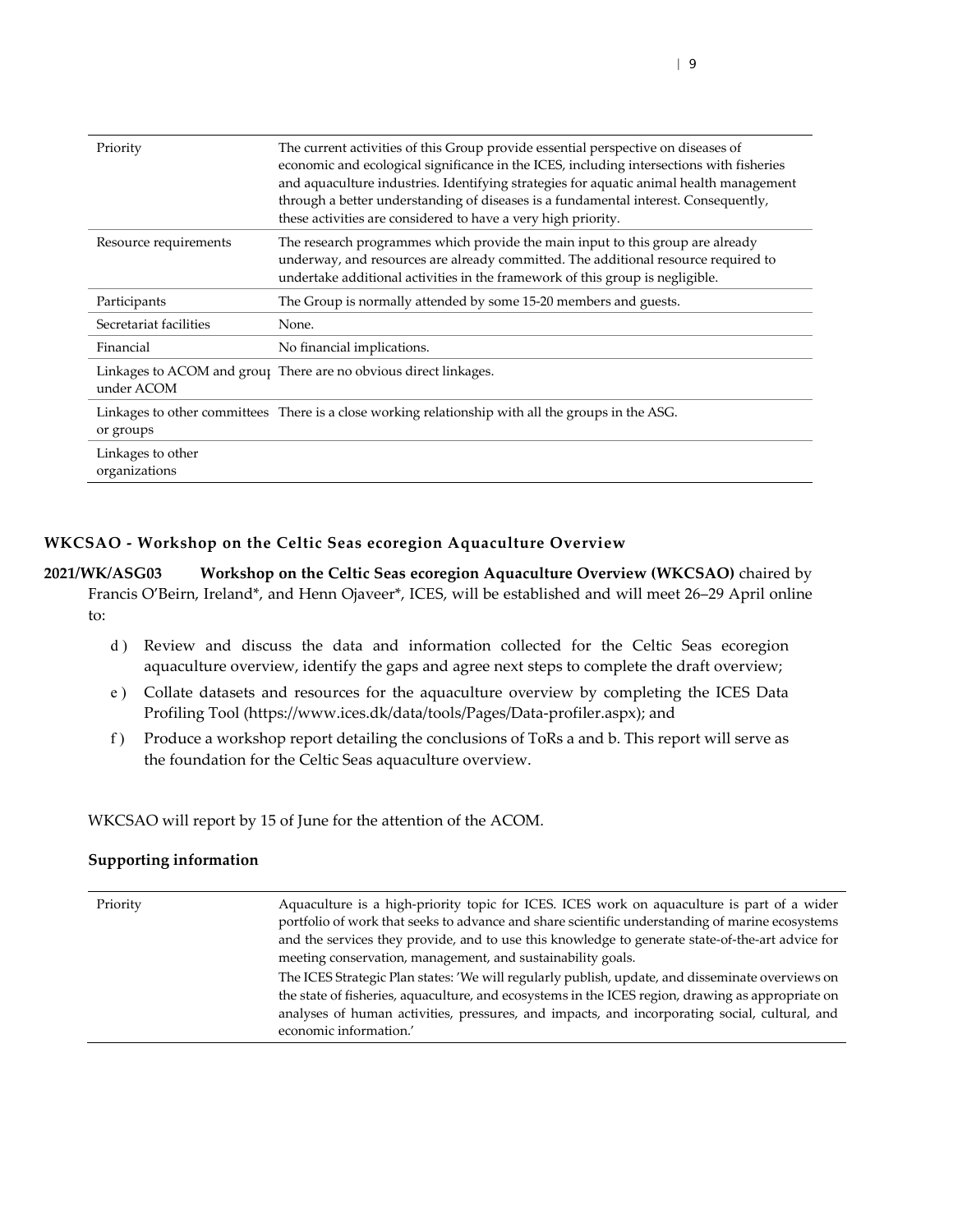| Scientific justification           | The process of establishing ICES AOs was initiated in 2019, with: i) forming a core group<br>consisting of representatives from ACOM leadership, SCICOM and Secretariat, and ii) agreeing<br>on the directions and procedure of further work of the core group. The objectives AOs are to: i)<br>synthesise regional and temporal information on aquaculture activities, practices and<br>production of the cultured taxa; ii) consider environmental and socioeconomic interactions of<br>aquaculture activities and practices; iii) provide insights on cross-sectorial interactions of<br>aquaculture; and, iv) consider future perspectives. The overviews will have nine sections: 1)<br>executive summary; 2) introduction; 3) description and location of marine aquaculture<br>activities and practices; 4) production over time; 5) policy and legal foundation; 6)<br>ecosystem/environment interactions; 7) social and economic context; 8) interaction of<br>environmental, economic and social drivers; and 9) future projections, and emerging threats<br>and opportunities. The process established for the first AO (Norwegian Sea) also involved<br>arranging a workshop (WKNORAO). |
|------------------------------------|------------------------------------------------------------------------------------------------------------------------------------------------------------------------------------------------------------------------------------------------------------------------------------------------------------------------------------------------------------------------------------------------------------------------------------------------------------------------------------------------------------------------------------------------------------------------------------------------------------------------------------------------------------------------------------------------------------------------------------------------------------------------------------------------------------------------------------------------------------------------------------------------------------------------------------------------------------------------------------------------------------------------------------------------------------------------------------------------------------------------------------------------------------------------------------------------------|
| Resource requirements              | The lead author of the Celtic Seas ecoregion AO (Francis O'Beirn) has already established an<br>expert team and started the work. This will serve as the main input for the meeting.                                                                                                                                                                                                                                                                                                                                                                                                                                                                                                                                                                                                                                                                                                                                                                                                                                                                                                                                                                                                                 |
| Participants                       | The WK will be attended by experts contributing to the Celtic Seas ecoregion AO, as well as other<br>interested scientists from ASG.                                                                                                                                                                                                                                                                                                                                                                                                                                                                                                                                                                                                                                                                                                                                                                                                                                                                                                                                                                                                                                                                 |
| Secretariat facilities             | Setting up webex calls.                                                                                                                                                                                                                                                                                                                                                                                                                                                                                                                                                                                                                                                                                                                                                                                                                                                                                                                                                                                                                                                                                                                                                                              |
| Financial                          | No financial implications.                                                                                                                                                                                                                                                                                                                                                                                                                                                                                                                                                                                                                                                                                                                                                                                                                                                                                                                                                                                                                                                                                                                                                                           |
| Linkages to advisory<br>committees | Direct link to ACOM.                                                                                                                                                                                                                                                                                                                                                                                                                                                                                                                                                                                                                                                                                                                                                                                                                                                                                                                                                                                                                                                                                                                                                                                 |
| or groups                          | Linkages to other committees ASG, WGAGFA, WGECCA, WGOOA, WGPDMO, WGREIA, WGSEDA, WGSPA, WGEEL,<br>WGSOCIAL, WGECON, SICCME, SIHD                                                                                                                                                                                                                                                                                                                                                                                                                                                                                                                                                                                                                                                                                                                                                                                                                                                                                                                                                                                                                                                                     |
| Linkages to other<br>organizations | <b>DGMARE</b>                                                                                                                                                                                                                                                                                                                                                                                                                                                                                                                                                                                                                                                                                                                                                                                                                                                                                                                                                                                                                                                                                                                                                                                        |

### **Working Group on Socio-Economic Dimensions of Aquaculture (WGSEDA)**

<span id="page-9-0"></span>**2020/FT/ASG01** The **Working Group on Social and Economic Dimensions of Aquaculture** (WGSEDA), chaired by Gesche Krause, Germany and Ramón Filgueira\*, Canada, will work on ToRs and generate deliverables as listed in the Table below.

|           | <b>MEETING</b><br><b>DATES</b> | <b>VENUE</b>      | <b>REPORTING DETAILS</b>                 | COMMENTS (CHANGE IN CHAIR,<br>ETC.)                      |
|-----------|--------------------------------|-------------------|------------------------------------------|----------------------------------------------------------|
| Year 2021 | $3-7$ May                      | Online<br>meeting | Interim report by 21 May to ASG          | Change in chair:<br>Incoming: Ramón Filgueira,<br>Canada |
|           |                                |                   |                                          | Outgoing: Cornelia Kreiss,<br>Germany                    |
| Year 2022 | $10-12$ May                    | Online            | Interim report by 27 May to ASG          |                                                          |
| Year 2023 | May                            | France (TBD)      | Final report by Date Month May<br>to ASG |                                                          |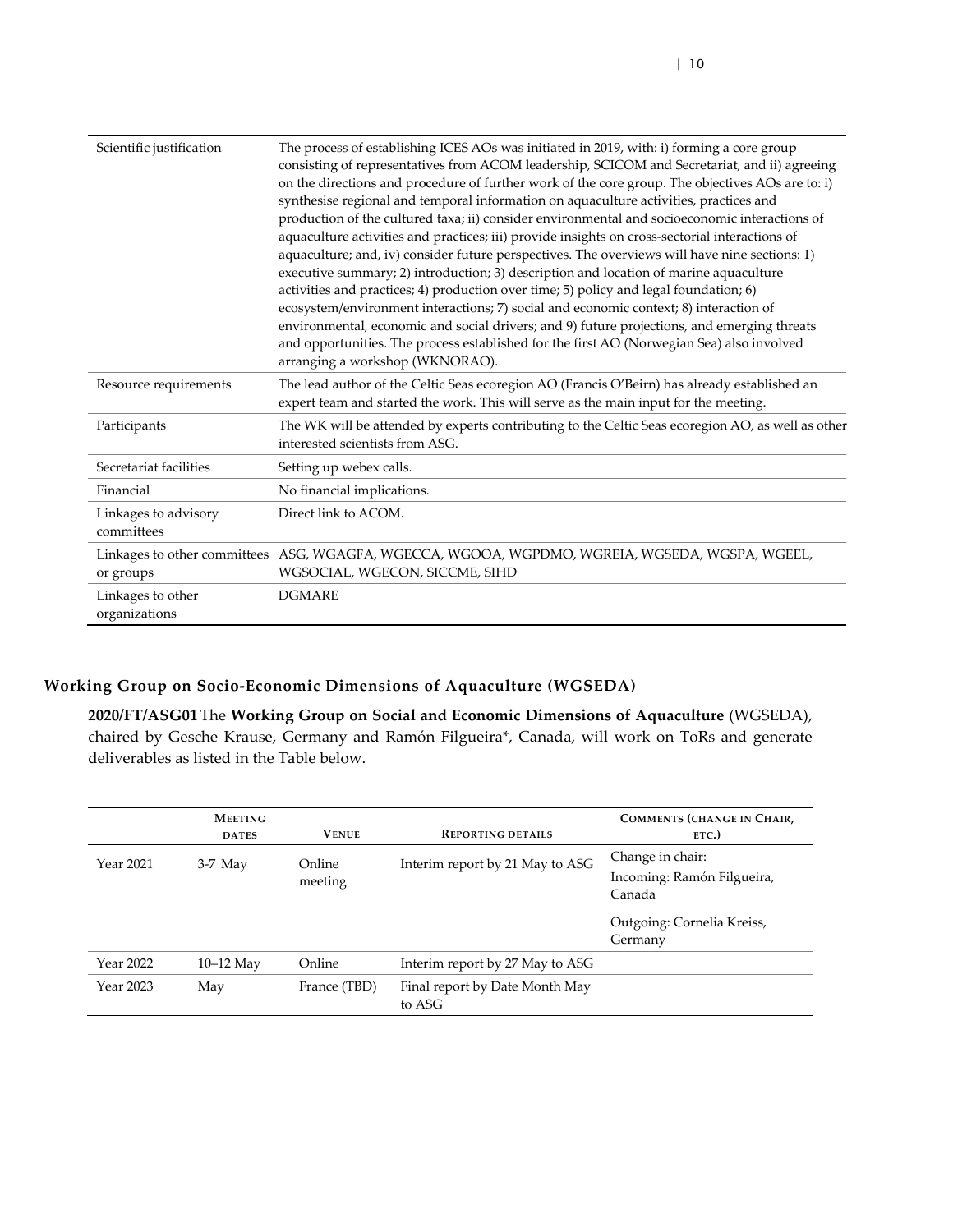| <b>ToR</b> descriptors |
|------------------------|
|                        |

| ToR | <b>DESCRIPTION</b>                                                                                                                                                                                                                                                                                                                                                                                                                                                                                                                                                                                                                                                                                                                          | <b>BACKGROUND</b>                                                                                                                                                                                                                                                                                                                                                                                                                              | <b>SCIENCE PLAN</b><br><b>CODES</b> | <b>DURATION</b> | <b>EXPECTED</b><br><b>DELIVERABLES</b>                                                                                                                                                                                           |
|-----|---------------------------------------------------------------------------------------------------------------------------------------------------------------------------------------------------------------------------------------------------------------------------------------------------------------------------------------------------------------------------------------------------------------------------------------------------------------------------------------------------------------------------------------------------------------------------------------------------------------------------------------------------------------------------------------------------------------------------------------------|------------------------------------------------------------------------------------------------------------------------------------------------------------------------------------------------------------------------------------------------------------------------------------------------------------------------------------------------------------------------------------------------------------------------------------------------|-------------------------------------|-----------------|----------------------------------------------------------------------------------------------------------------------------------------------------------------------------------------------------------------------------------|
| a   | Identify and develop<br>methods to determine the<br>socio-economic effects of<br>aquaculture                                                                                                                                                                                                                                                                                                                                                                                                                                                                                                                                                                                                                                                | Social and cultural aspects 7.1, 7.2<br>of aquaculture production<br>are an understudied<br>subject. Methods of how to<br>capture and document<br>observations on socio-<br>economic effects of that<br>aquaculture development<br>are still emerging,<br>especially in relation to<br>how to address these<br>social effects across<br>different scales and<br>contexts of the industry.<br>Links to Science plan topic<br>"Sea and society". |                                     | 3 years         | Summary within<br>Report, Research<br>paper on potential<br>improved<br>sustainablity<br>outcomes by<br>regionalization of<br>aquaculture across<br>the value chain and<br>across the different<br>sustainabiltiy<br>dimensions. |
| b   | Continuous TOR to<br>Identify trajectories and<br>identify the emerging<br>monitor emerging issues of<br>socio-economic issues of<br>socio-economic concerns<br>aquaculture and related<br>of aquaculture<br>development<br>science advisory needs for<br>maintaining the<br>sustainability of living<br>marine resources and the<br>protection of the marine<br>environment on a regular<br>basis. Further, factors<br>causing an aquaculture<br>system to garner social<br>opposition/acceptance and<br>if these factors are shared<br>or differ across different<br>aquaculture systems and<br>countries. Links to Science<br>plan topics "Seafood<br>production", "Emerging<br>techniques and<br>technologies" and "Sea<br>and society. |                                                                                                                                                                                                                                                                                                                                                                                                                                                | 4.5, 5.8, 7.1                       | 3 years         | Summary within<br>Report, Research<br>paper on collated case<br>studies that capture<br>crucial issues of social<br>opposition/acceptance<br>of aquaculture across<br>ICES member states.                                        |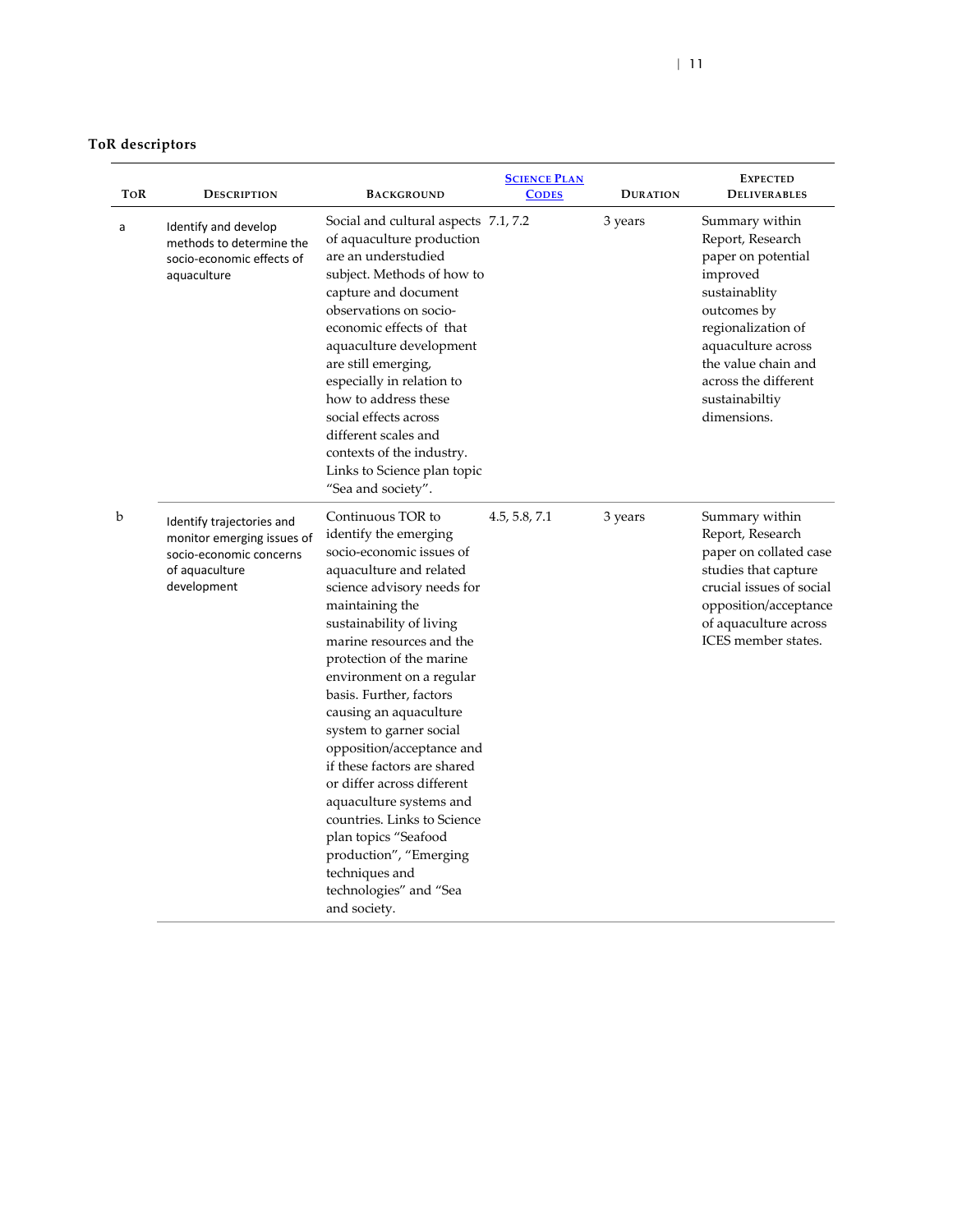| c | Review governance and<br>economic interventions<br>important for socio-<br>economic dimensions of<br>aquaculture and its future<br>development | Aquaculture scenario 6.2, 7.4<br>development needs to<br>include policies and<br>perceptions (i.e. social<br>drivers) and economic<br>constraints. The latter<br>is closely linked to<br>governance<br>interventions that are<br>not always cost-<br>effective<br>or meaningful to boost<br>sustainability effects of<br>aquaculture. The<br>review aims to make<br>trade-off decisions<br>more consistent and<br>easier to perform,<br>and to suggest more<br>contexualised aquaculture<br>policies and measures.<br>Links to Science plan<br>topics "Conservation and<br>management science" and<br>"Sea and Society". |  | 3 years | Summary within<br>Report, Review on<br>governance and<br>economic<br>interventions<br>important for socio-<br>economic dimensions<br>of aquaculture. |
|---|------------------------------------------------------------------------------------------------------------------------------------------------|--------------------------------------------------------------------------------------------------------------------------------------------------------------------------------------------------------------------------------------------------------------------------------------------------------------------------------------------------------------------------------------------------------------------------------------------------------------------------------------------------------------------------------------------------------------------------------------------------------------------------|--|---------|------------------------------------------------------------------------------------------------------------------------------------------------------|
|---|------------------------------------------------------------------------------------------------------------------------------------------------|--------------------------------------------------------------------------------------------------------------------------------------------------------------------------------------------------------------------------------------------------------------------------------------------------------------------------------------------------------------------------------------------------------------------------------------------------------------------------------------------------------------------------------------------------------------------------------------------------------------------------|--|---------|------------------------------------------------------------------------------------------------------------------------------------------------------|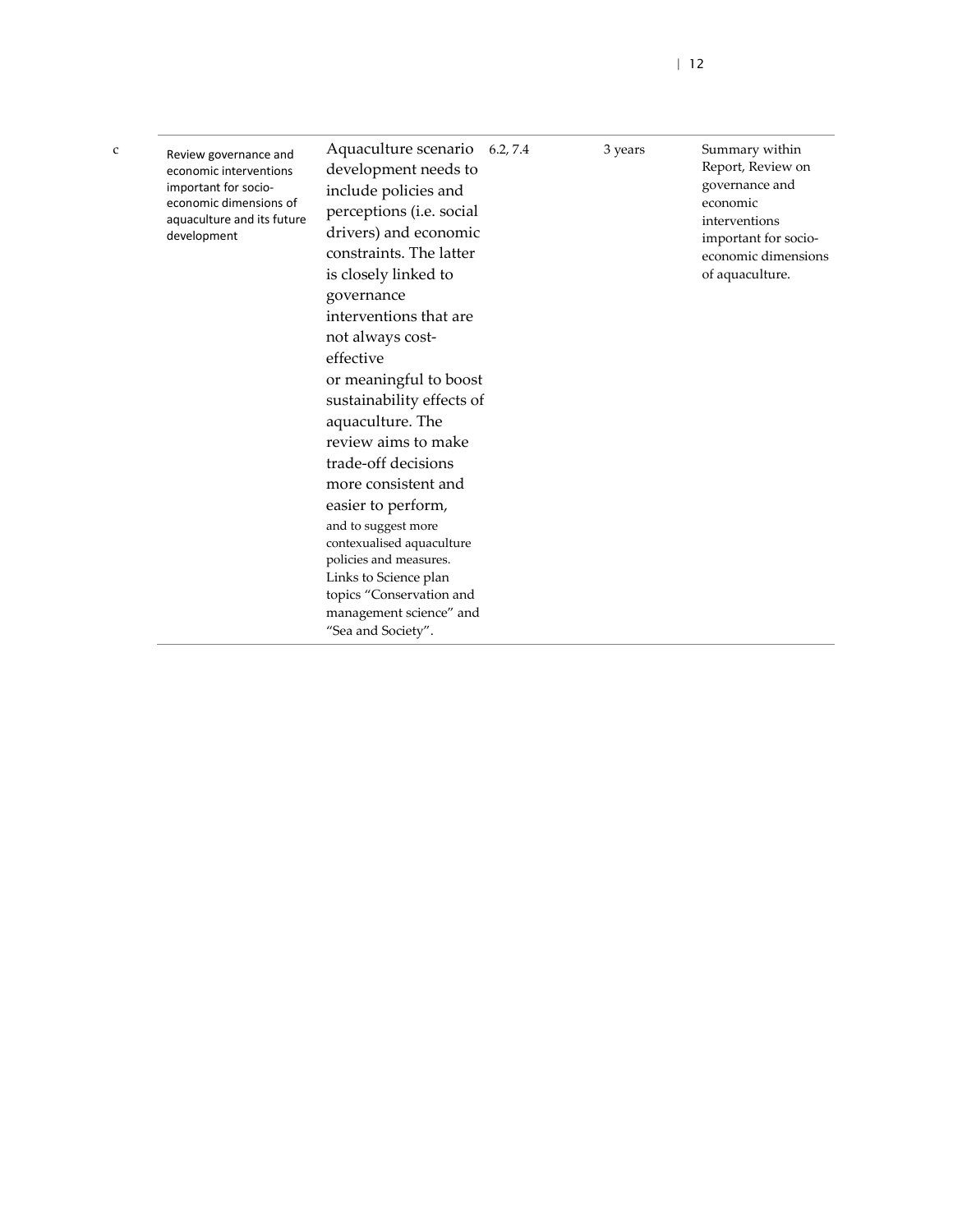| Explorative cost-benefit<br>analysis of genetic<br>methods with emphasis on<br>SME and conservation<br>program broodstocks<br>dedicated to aquaculture<br>or natural population<br>enhancement. | Managing genetic relation-<br>ships and diversity within<br>broodstock enables a long-<br>term basis for both<br>selection of improved food<br>fish material for<br>aquaculture production<br>and supportive<br>augmentation of natural<br>populations. The loss of<br>genetic variability due to<br>inbreeding is detrimental<br>for the cost-effectivity of<br>re-stocking and it may<br>even be impossible to<br>retrieve variability again<br>from the wild. While the<br>use of genetic tools is part | 4.4., 5.5, 7.6 | 1 (initially<br>year, but<br>reserving the<br>possibility to<br>extend further) evaluating the | Explorative study on<br>appointed for 1 market availability for<br>genetic breeding<br>consultation and<br>genotyping services,<br>occuring costs and<br>contrasting these to<br>their benefits in<br>report form. |
|-------------------------------------------------------------------------------------------------------------------------------------------------------------------------------------------------|------------------------------------------------------------------------------------------------------------------------------------------------------------------------------------------------------------------------------------------------------------------------------------------------------------------------------------------------------------------------------------------------------------------------------------------------------------------------------------------------------------|----------------|------------------------------------------------------------------------------------------------|--------------------------------------------------------------------------------------------------------------------------------------------------------------------------------------------------------------------|
|                                                                                                                                                                                                 | of day-to-day routines in<br>large breeding companies,<br>the lack of logistically                                                                                                                                                                                                                                                                                                                                                                                                                         |                |                                                                                                |                                                                                                                                                                                                                    |
|                                                                                                                                                                                                 | feasible and cost-effective                                                                                                                                                                                                                                                                                                                                                                                                                                                                                |                |                                                                                                |                                                                                                                                                                                                                    |
|                                                                                                                                                                                                 | tools has so far prevented                                                                                                                                                                                                                                                                                                                                                                                                                                                                                 |                |                                                                                                |                                                                                                                                                                                                                    |
|                                                                                                                                                                                                 | proper broodstock genetic                                                                                                                                                                                                                                                                                                                                                                                                                                                                                  |                |                                                                                                |                                                                                                                                                                                                                    |
|                                                                                                                                                                                                 | management in SME's and                                                                                                                                                                                                                                                                                                                                                                                                                                                                                    |                |                                                                                                |                                                                                                                                                                                                                    |

| Year 1 | Finalize research paper on potential improved sustainablity outcomes by regionalization of<br>aquaculture across the value chain and across the different sustainability dimensions (ToR a), discuss<br>emerging issues of socio-economic concerns of aquaculture development (ToR b) and work on<br>research paper on collated case studies that capture crucial issues of social opposition/acceptance of<br>aquaculture across ICES member states (ToR b) as well as start working on the review on governance<br>and economic interventions important for socio-economic dimensions of aquaculture (ToR c).<br>Conducting an explorative cost-benefit analysis of genetic methods as described in ToR d. |
|--------|--------------------------------------------------------------------------------------------------------------------------------------------------------------------------------------------------------------------------------------------------------------------------------------------------------------------------------------------------------------------------------------------------------------------------------------------------------------------------------------------------------------------------------------------------------------------------------------------------------------------------------------------------------------------------------------------------------------|
| Year 2 | Finalize research paper on social opposition/acceptance of aquaculture (Tor b) discuss and collate<br>emerging issues of socio-economic concerns of aquaculture development (ToR b) and continue work<br>on the review on governance and economic interventions important for socio-economic dimensions<br>of aquaculture (ToR c).                                                                                                                                                                                                                                                                                                                                                                           |
| Year 3 | Discuss emerging issues of socio-economic concerns of aquaculture development (ToR b) and<br>finalize review paper on methods to address socio-economic dimensions of aquaculture (Tor c).                                                                                                                                                                                                                                                                                                                                                                                                                                                                                                                   |

This ToR is planned as a shared ToR between WGAGFA and WGSEDA and has linking points to WGs with fish stock conservation focus (e.g. WGNAS) and contributes to the Science Plan topics "Emerging techniques and technologies", "Seafood production" and "Sea and

Society".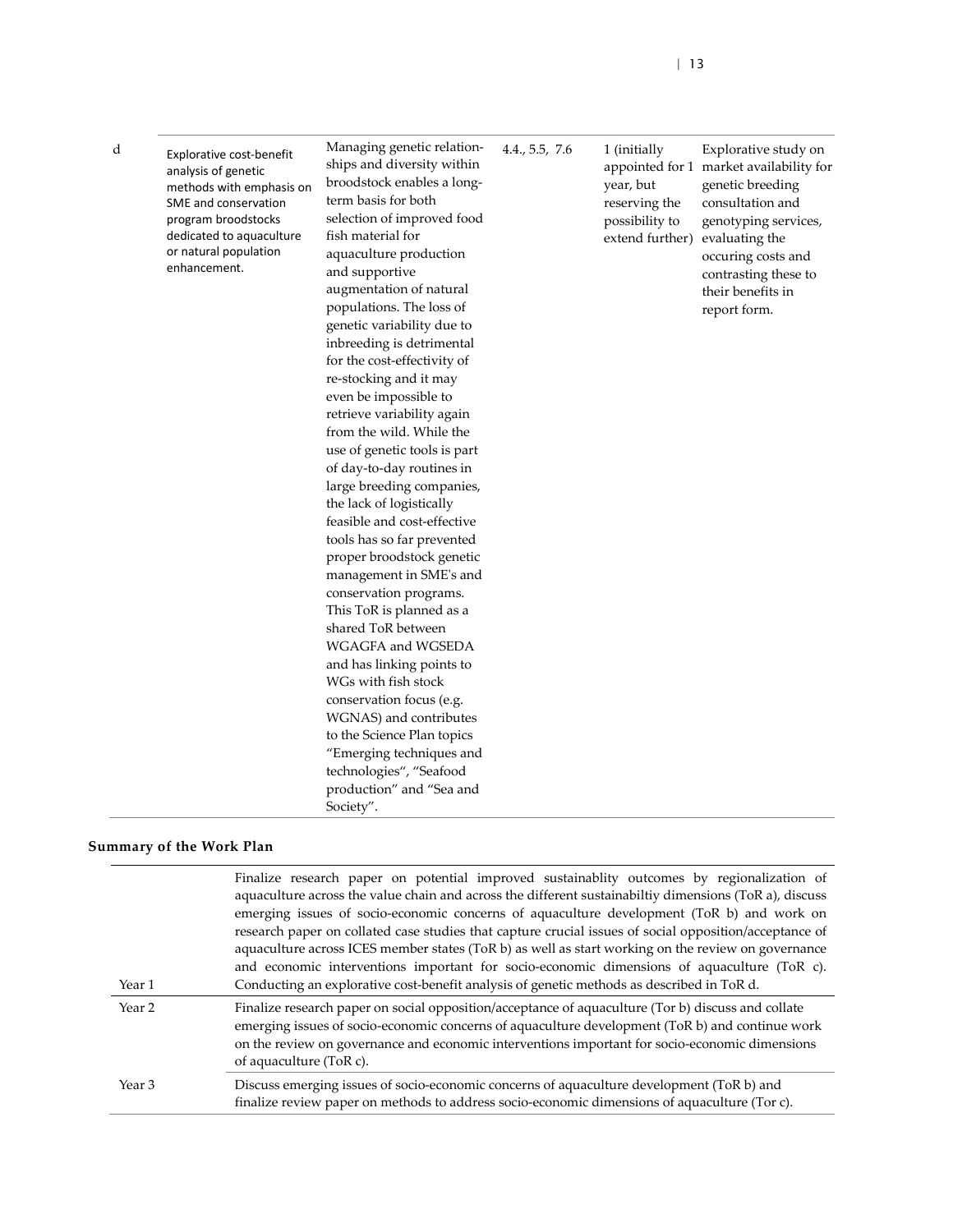#### **Supporting information**

| Priority                                             | The current activities of this Group will lead ICES into issues related to the impacts of<br>seafood production (aquaculture) on society focusing on economic and social aspects.<br>Consequently, these activities are considered to have a very high priority. |
|------------------------------------------------------|------------------------------------------------------------------------------------------------------------------------------------------------------------------------------------------------------------------------------------------------------------------|
| Resource requirements                                | The research programmes which provide the main input to this group are already<br>underway, and resources are already committed. The additional resource required to<br>undertake additional activities in the framework of this group is negligible.            |
| Participants                                         | The Group is normally attended by some 8-16 members and guests. During the virtual<br>meeting in 2020, 25 members/guest attended.                                                                                                                                |
| Secretariat facilities                               | None.                                                                                                                                                                                                                                                            |
| Financial                                            | No financial implications.                                                                                                                                                                                                                                       |
| Linkages to ACOM and group ACOM, WGEIA<br>under ACOM |                                                                                                                                                                                                                                                                  |
| or groups                                            | Linkages to other committees Through the shared ToR a close working relationship will be build up with WGAGFA. It<br>is also very relevant to the Working Group on WGSOCIAL, WGSCENARIO, WGICZM,<br>WGMSP.                                                       |
| Linkages to other<br>organizations                   |                                                                                                                                                                                                                                                                  |

### **Working Group on Application of Genetics in Fisheries and Aquaculture (WGAGFA)**

<span id="page-13-0"></span>**2020/FT/ASG02** The **Working Group on the Application of Genetics in Fisheries and Aquaculture (WGAGFA)**, chaired by Naiara Rodriguez-Ezpeleta, Spain, will work on ToRs and generate deliverables as listed in the Table below.

|           | <b>MEETING</b><br><b>DATES</b> | <b>VENUE</b> | <b>REPORTING DETAILS</b>                           | <b>COMMENTS (CHANGE IN CHAIR,</b><br>ETC.) |
|-----------|--------------------------------|--------------|----------------------------------------------------|--------------------------------------------|
| Year 2021 | $10-14$ May                    | Olhao, PT    | E-evaluation to SCICOM                             | Chair: Naiara Rodríguez-<br>Ezpeleta       |
| Year 2022 | $17-19$ May                    | Online       | E-evaluation to SCICOM                             | Chair: Naiara Rodríguez-<br>Ezpeleta       |
| Year 2023 | TBD May                        | Leuven; BE   | Final report by 30 June to ASG,<br>SCICOM and ACOM | Chair: Naiara Rodríguez-<br>Ezpeleta       |

| ToR | Description                                                                                                                                                                               | Background                                                                                                                                                                                                                                                                                                                                                                                                                                                                                                                                                                                                                                                                                                                                                                                  | Science Plan Durati<br>codes | <sub>on</sub> | <b>Expected Deliverables</b>                                                    |
|-----|-------------------------------------------------------------------------------------------------------------------------------------------------------------------------------------------|---------------------------------------------------------------------------------------------------------------------------------------------------------------------------------------------------------------------------------------------------------------------------------------------------------------------------------------------------------------------------------------------------------------------------------------------------------------------------------------------------------------------------------------------------------------------------------------------------------------------------------------------------------------------------------------------------------------------------------------------------------------------------------------------|------------------------------|---------------|---------------------------------------------------------------------------------|
| a   | Documentation:<br>How the rapid<br>advances in<br>genomics and<br>analytical methods<br>are revolutionising<br>population<br>identification in<br>marine fish and<br>invertebrate species | Stock identification has always been a major aspect of fisheries 2.7, 5.6, 6.1<br>genetics. In the genetic context, the term "stock" means<br>population or discrete breeding stock, and has biological<br>reality. For populations to be accepted as the fundamental<br>units on which assessment is based, it is essential to accurately<br>classify these units, and ideally describe how they originated<br>and are maintained. Until recently, population identification<br>has been limited by the availability of sufficiently powerful<br>molecular markers and analytical methods. Now however<br>complete genome sequences are available for several<br>commercial species, it is quick and economical to compile WGS<br>for other species, and exponentially-increasing computer |                              |               | 3 years Review paper and<br>metrics for measures of<br>indirect genetic impacts |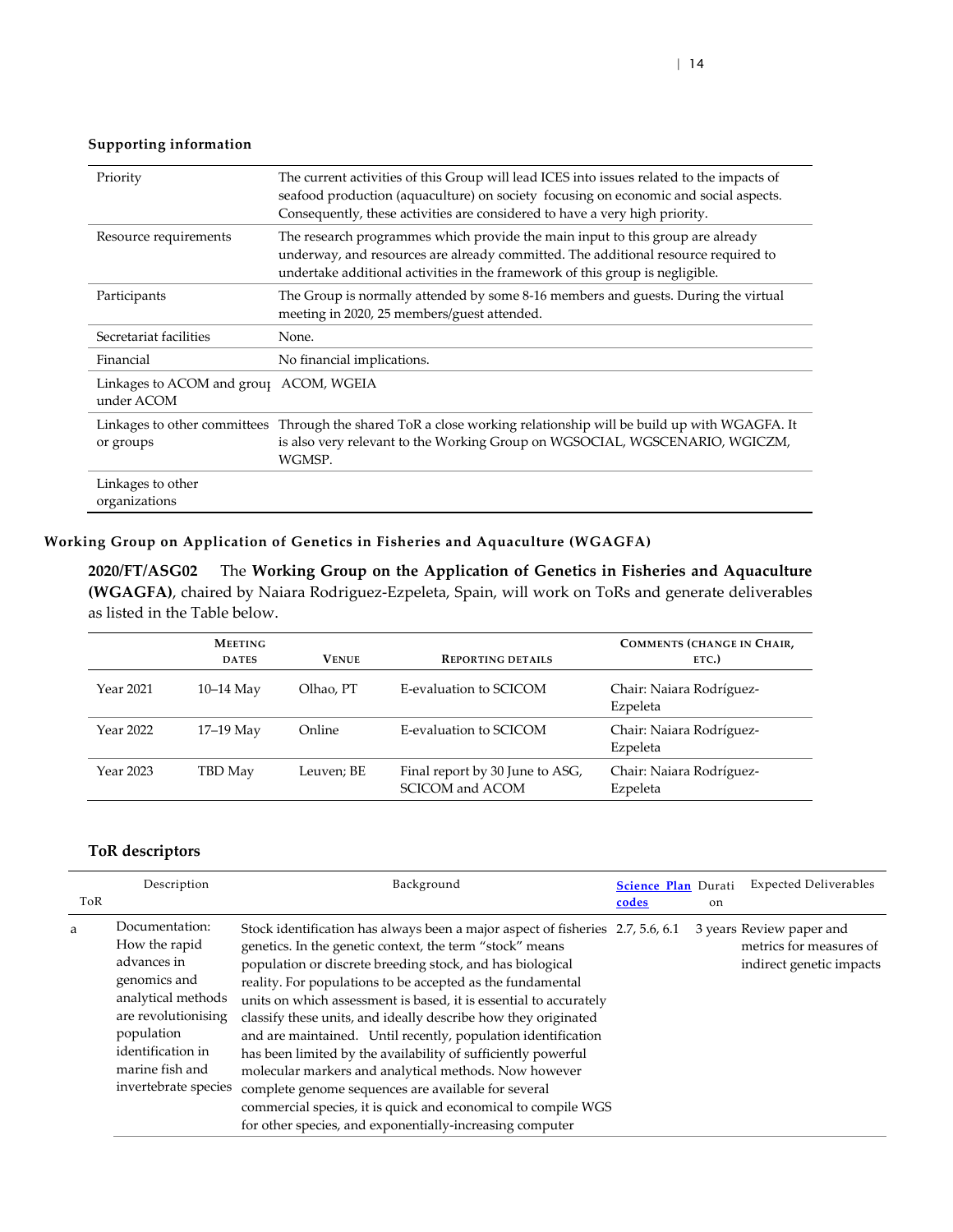power has led to a plethora of new analytical methods. The aim of this proposed TOR would be to list and describe these methods, and their actual or potential application in population identification. It would be presumed that details would be constantly updated during the next three year period, thus ultimately producing an up-to-date document for publication. Power analyses would be invoked to calculate suitable sample sizes and locus number, and relative implications of different approaches would be compared. How these population entities were formed during post glacial range expansion and are maintained, for example, by heterogeneous spawning habitat, oceanic barriers and other factors would also be investigated. Many marine species, while homing to discrete natal areas to spawn, mix at other life history stages. These stages, usually involving harvest, would be investigated using mixed stock analysis (MSA) methods, presuming that sufficiently large differences can be demonstrated between component populations. Adaptive loci, under directional selection, might be particularly useful in the latter context, but also in investigating population response to climate change.

b To review and evaluate the potential of adaptative variation for assessing fisheries.

A growing body of evidence suggests marine species display local adaptation over moderate to fine spatial scales, and the genes and genomic regions contributing to adaptive diversity (e.g., temperature, pathogens, etc.) have been identified in a variety of marine species. Yet despite this knowledge and widespread biodiversity losses across the North Atlantic, we still lack an understanding of species responses to disturbance, such as future climate change, in many commercially, culturally, and ecologically important marine species. The overarching goal of this ToR is to evaluate the current capacity to quantify relevant adaptive diversity in marine species; and explore how this information may be utilized in predictions of future biodiversity response to change. Specifically, we will review the literature regarding the genomic basis of adaptation in marine species, and examine how genomic architecture (e.g., single loci, CNVs, and chromosomal rearrangements) influences phenotype associations and our ability to resolve relevant variation. Secondly, we will evaluate new methods that utilize genomic data to establish an evolutionary framework for understanding adaptive diversity and to predict future responses. These will include "genomic vulnerability", a metric that quantifies the shift in genomic variation required to adapt to future change and uses machine learning to incorporate genomic descriptions of adaptive diversity, climate projections, and ecological modelling. Such approaches have the potential to identify highly vulnerable marine populations and transform science advice regarding fisheries management and marine conservation. Thirdly, we will provide recommendations for how this information could be practically integrated with existing advisory and management frameworks in the Northern Atlantic. Ultimately, this ToR will directly inform the use of genomic approaches to both quantify adaptive diversity and to predict future responses to

1.3, 1.5, 1.7, 3 years Review paper and 2.2, 2.5, 5.2,

6.1, 6.3

recomendations on the use genomic data to predict future population responses to environemtnal change and disturbance.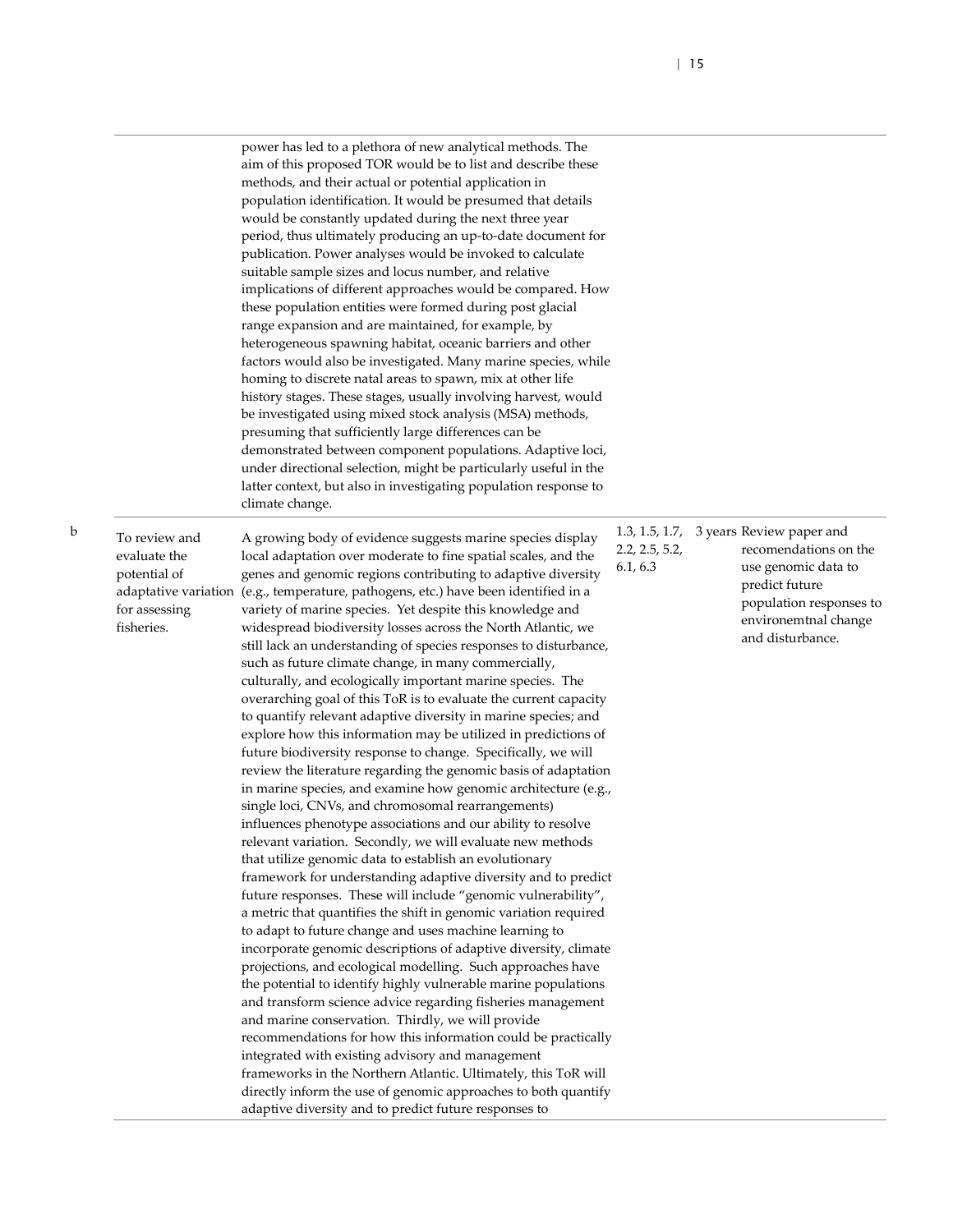|                                                                                                                                                                                                                                                                                                                                                                                          | disturbance in marine species.                                                                                                                                                                                                                                                                                                                                                                                                                                                                                                                                                                                                                                                                                                                                                                                                                                                                                                                                                                                 |               |                                                                                |                                                                                                                                                                                                                             |
|------------------------------------------------------------------------------------------------------------------------------------------------------------------------------------------------------------------------------------------------------------------------------------------------------------------------------------------------------------------------------------------|----------------------------------------------------------------------------------------------------------------------------------------------------------------------------------------------------------------------------------------------------------------------------------------------------------------------------------------------------------------------------------------------------------------------------------------------------------------------------------------------------------------------------------------------------------------------------------------------------------------------------------------------------------------------------------------------------------------------------------------------------------------------------------------------------------------------------------------------------------------------------------------------------------------------------------------------------------------------------------------------------------------|---------------|--------------------------------------------------------------------------------|-----------------------------------------------------------------------------------------------------------------------------------------------------------------------------------------------------------------------------|
| To evaluate<br>available genetic-<br>based solutions to<br>better understand<br>the mesopelagic<br>ecosystem.                                                                                                                                                                                                                                                                            | Recent estimates suggest that mesopolagic fish represent 90% of $1.4$ , 1.6<br>the fish biomass of the planet, which has raised interest in<br>exploitation of this unknown ecosystem. Yet, the high estimated<br>biomass also suggests that mesopelagic fish might play a key<br>role in sustaining other commercially relevant species and<br>carbon sequestration. Thus, there is an urgent need to<br>understand this still pristine ecosystem before it becomes too<br>late to take protecting actions. This ToR could be dedicated to<br>explore and evaluate the different alternative genetic methods<br>available that could be used for that aim such as environmental<br>DNA samples for estimating biomass and species identification,<br>stomach content DNA analysis for understanding trophic<br>networks, population genomics for species connectivity and<br>diversity as proxies for resilience, etc.                                                                                        |               |                                                                                | 3 years Review Paper and non-<br>technical review topic<br>sheet.                                                                                                                                                           |
| <b>WGAGFA &amp;</b><br><b>WGSEDA:</b><br>Explorative cost-<br>benefit analysis of<br>genetic methods<br>with emphasis on<br>SME and<br>conservation<br>program<br>broodstocks<br>dedicated to<br>aquaculture or<br>natural population<br>enhancement.                                                                                                                                    | Managing genetic relation-ships and diversity within<br>broodstock enables a long-term basis for both selection of<br>improved food fish material for aquaculture production and<br>supportive augmentation of natural populations. The loss of<br>genetic variability due to inbreeding is detrimental for the cost-<br>effectivity of re-stocking and it may even be impossible to<br>retrieve variability again from the wild. While the use of<br>genetic tools is part of day-to-day routines in large breeding<br>companies, the lack of logistically feasible and cost-effective<br>tools has so far prevented proper broodstock genetic<br>management in SME's and conservation programs. This ToR is<br>planned as a shared ToR between WGAGFA and WGSEDA<br>and has linking points to WGs with fish stock conservation<br>focus (e.g. WGNAS) and contributes to the Science Plan topics<br>"Emerging techniques and technologies", "Seafood<br>production" and "Conservation and management science" | 4.4, 5.5, 7.6 | $\mathbf{1}$<br>(initially<br>Reservi<br>ng the<br>ty to<br>extend<br>further) | Explorative study on<br>market availability for<br>genetic breeding<br>consultation and<br>possibili genotyping services,<br>evaluating the occuring<br>costs and contrasting<br>these to their benefits in<br>report form. |
| the recent genetic<br>studies on white<br>anglerfish (Aguirre-<br>Saraiba et al., 2021).<br>Molecular genetic<br>data have found<br>widespread<br>application in the<br>identification of<br>aquatic species'<br>population and<br>conservation units.<br>For white<br>anglerfish, the<br>recent study shows<br>that i) the species<br>forms a panmictic<br>population<br>throughout the | Provide a review of Request from the Working Group for the Bay of Biscay and the $1.8$<br>Iberian Waters Ecoregion (WGBIE)                                                                                                                                                                                                                                                                                                                                                                                                                                                                                                                                                                                                                                                                                                                                                                                                                                                                                     |               |                                                                                | 1 year Provide input to<br>SIMWG for further<br>inclusion in<br>contribution/response<br>to WGBIE.                                                                                                                          |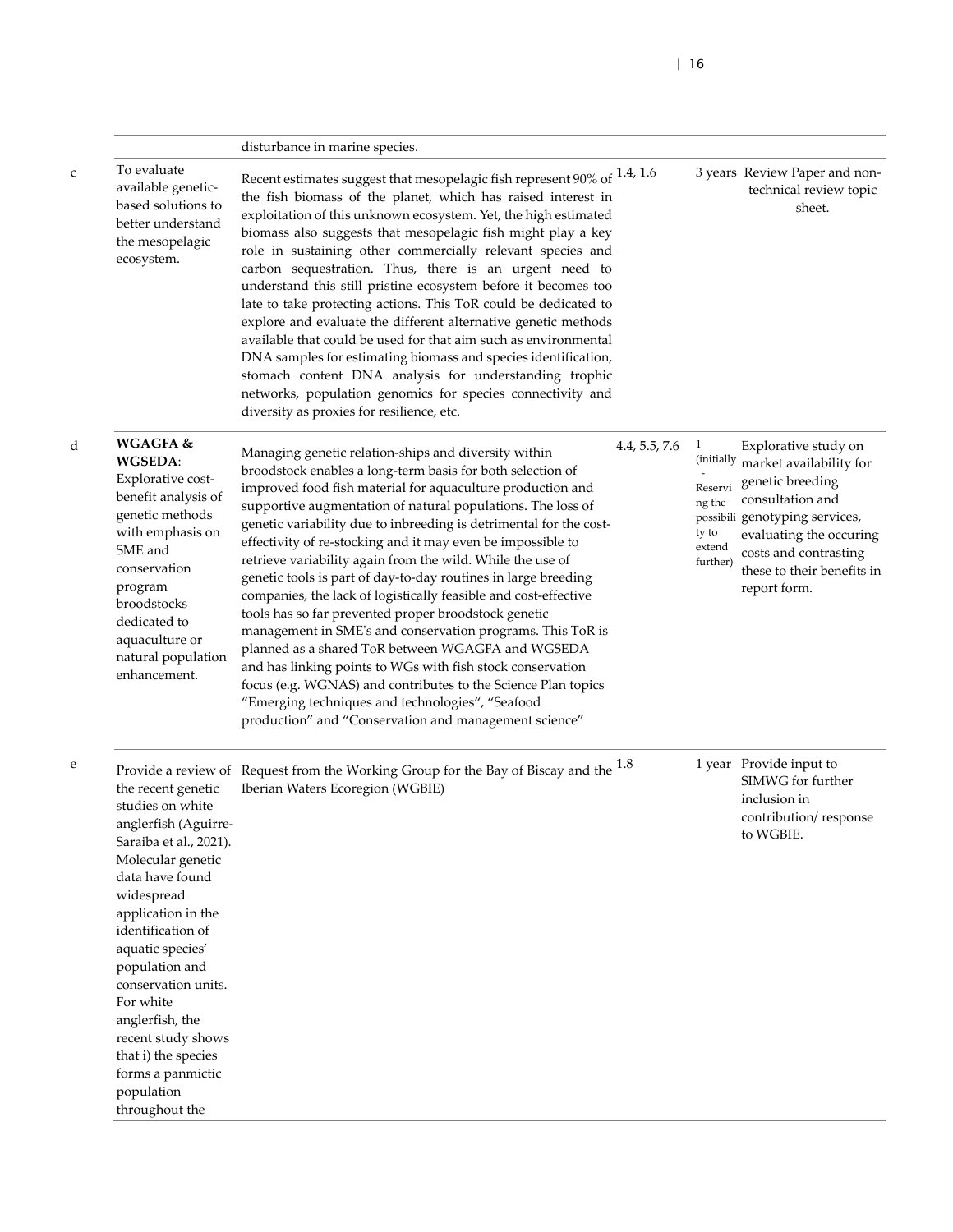Northeast Atlantic (the two stocks belong to the same population), ii) there is hybridization between white anglerfish; iii) there is misidentification between the white and black anglerfishes even if the color of the peritoneum is used for taxonomic identification.

### **Summary of the Work Plan**

| Year 1 | ToR a) Review the literature, with special focus on the application of genomic data analysis to the study of<br>population structure and connectivity in exploited (directly or indirectly) marine species (vertebrates and<br>invertebrates).                                                                                                                                                                                                                                           |
|--------|------------------------------------------------------------------------------------------------------------------------------------------------------------------------------------------------------------------------------------------------------------------------------------------------------------------------------------------------------------------------------------------------------------------------------------------------------------------------------------------|
|        | ToR b) Review the literature regarding the genomic basis of adaptation in marine species, and examine how<br>genomic architecture influences phenotype associations and our ability to resolve relevant variation. We will<br>identify approaches that build on this genomic understanding of adaptive diversity, to predict future<br>responses of populations to disturbance.                                                                                                          |
|        | ToR c) Produce an overview of the mesopelagic ecosystem, identify key species and review the literature on<br>different genetic methods available to study this ecosystem. In addition to this overview, focus will be on<br>identifing where especially eDNA and stomach contant DNA analysis are being used or could be used in the<br>mesopelagic ecosystem. Identify the key species in the mesopelagic ecosystm with respect to the trophic<br>network - create a simple flowchart. |
|        | ToR d) Report on explorative study on market available genetic advices and genotyping services, evaluating<br>the occuring costs and contrasting these to their benefits in report form. Evaluation of outcome and value of<br>further deepening of anlysis. Decision as to whether ToR will be carried on.                                                                                                                                                                              |
| Year 2 | ToR a) Identify analytical approaches used and evaluate their power and accuracy. Start drafting an<br>"analytical framework" that will attempt at standardising the sampling/processing/ statistical approaches to<br>be used when producing results that will feed into management measures.                                                                                                                                                                                           |
|        | ToR b) Evaluate new methods which build on a genomic understanding of adaptive diversity, to predict<br>future responses of marine populations to distburbance These will include but not be limited to an examine<br>of genomic vulnerability.                                                                                                                                                                                                                                          |
|        | ToR c) Continue the evaluation and identification of genetic methods as well as key species for studies of the<br>mesopelagic ecosystem, including any relevant studies describing the ecosystem. Evaluate any new genetic<br>methods for utilisation in studies of the mesopelagic ecosystem. Start to formulate review paper manuscript.                                                                                                                                               |
|        | ToR d) To be determined. Pending decision of year 1.                                                                                                                                                                                                                                                                                                                                                                                                                                     |
|        | ToR e) Provide a review of the recent genetic studies on white anglerfish (Aguirre-Saraiba et al., 2021).                                                                                                                                                                                                                                                                                                                                                                                |
| Year 3 | ToR a) Complete review paper for publication and develop recommendations.                                                                                                                                                                                                                                                                                                                                                                                                                |
|        | ToR b) Complete a review paper for publication and develop recommendations.                                                                                                                                                                                                                                                                                                                                                                                                              |
|        | ToR c) Finalise and update the evaluation: identify problematic areas requiring future research as well as<br>identify areas where novel techniques show particular promise. Finish review paper and non-technical<br>review topic sheet.                                                                                                                                                                                                                                                |
|        | ToR d) To be determined. Pending decision of year 1 and 2.                                                                                                                                                                                                                                                                                                                                                                                                                               |

| 17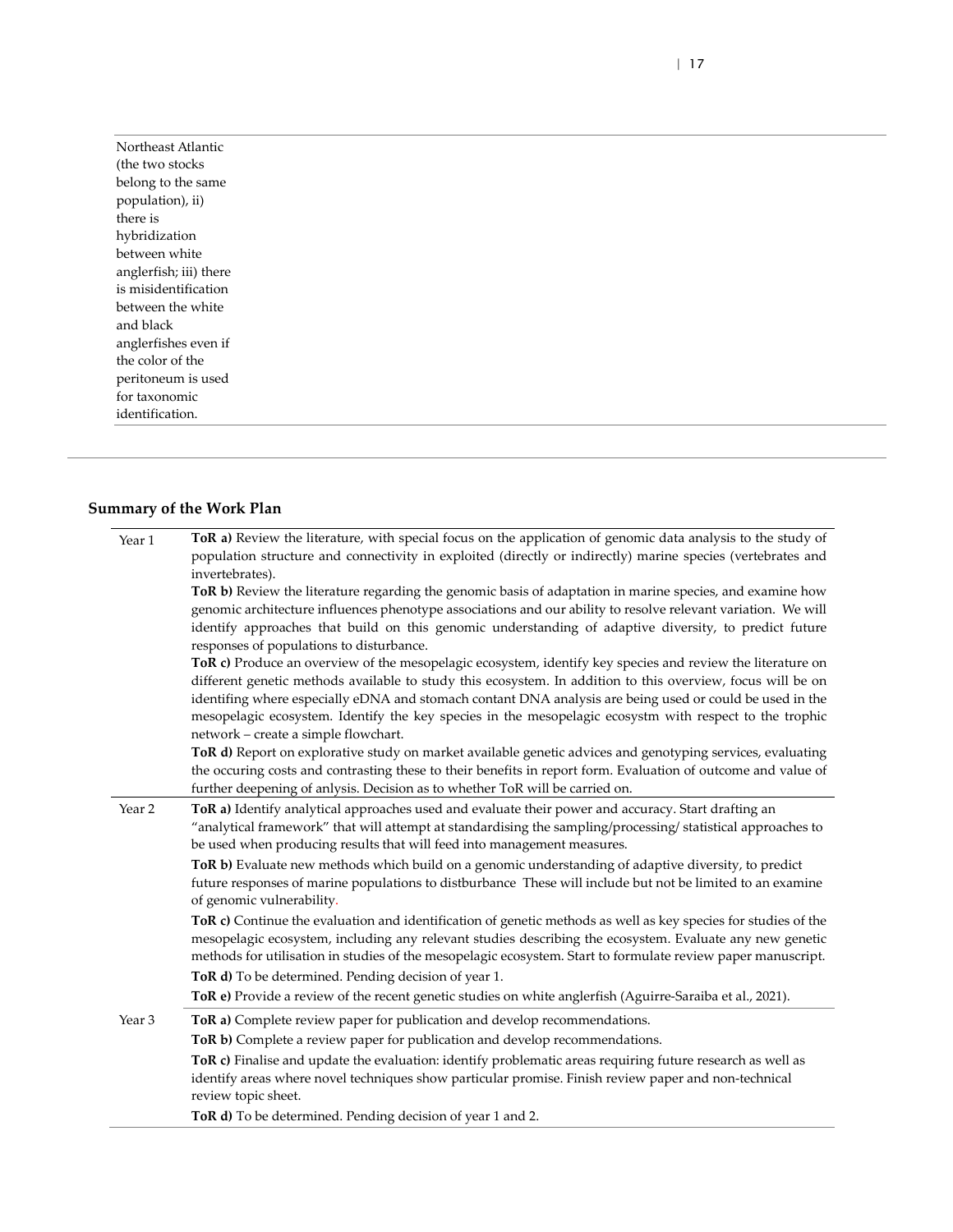| Priority                                  | The WGAGFA Terms of Reference for the reporting period 2021 to 2023 will produce<br>information, knowledge and advice in line with the ICES Science priorities. Particularly<br>ecosystem science, impacts of human activities, observation and exploration, emerging<br>techniques and technologies and seafood production, as well as conservation and<br>management will be tackled and reported upon. |
|-------------------------------------------|-----------------------------------------------------------------------------------------------------------------------------------------------------------------------------------------------------------------------------------------------------------------------------------------------------------------------------------------------------------------------------------------------------------|
| Resource requirements                     | The research programmes which provide the main input to this group are already<br>underway, and resources have been committed.                                                                                                                                                                                                                                                                            |
| Participants                              | The Group is normally attended by some 15-25 members and guests.                                                                                                                                                                                                                                                                                                                                          |
| Secretariat facilities                    | None.                                                                                                                                                                                                                                                                                                                                                                                                     |
| Financial                                 | No financial implications.                                                                                                                                                                                                                                                                                                                                                                                |
| Linkages to ACOM and<br>groups under ACOM | Joint SCICOM/ACOM group.                                                                                                                                                                                                                                                                                                                                                                                  |
| Linkages to other<br>committees or groups | There is a very close working relationship with EPDSG, EOSG and EPISG. Additionally,<br>several EGs, particularly WGSEDA but also including WGITMO, WGBIODIV, WGBOSV.                                                                                                                                                                                                                                     |
| Linkages to other<br>organizations        | European Commission; Scientific, Technical and Economic Commitee for Fisheries<br>(STECF); European Fisheries Control Agency (EFCA); GFCM; FAO; IFREMER, NOAA,<br>DFO Canada.                                                                                                                                                                                                                             |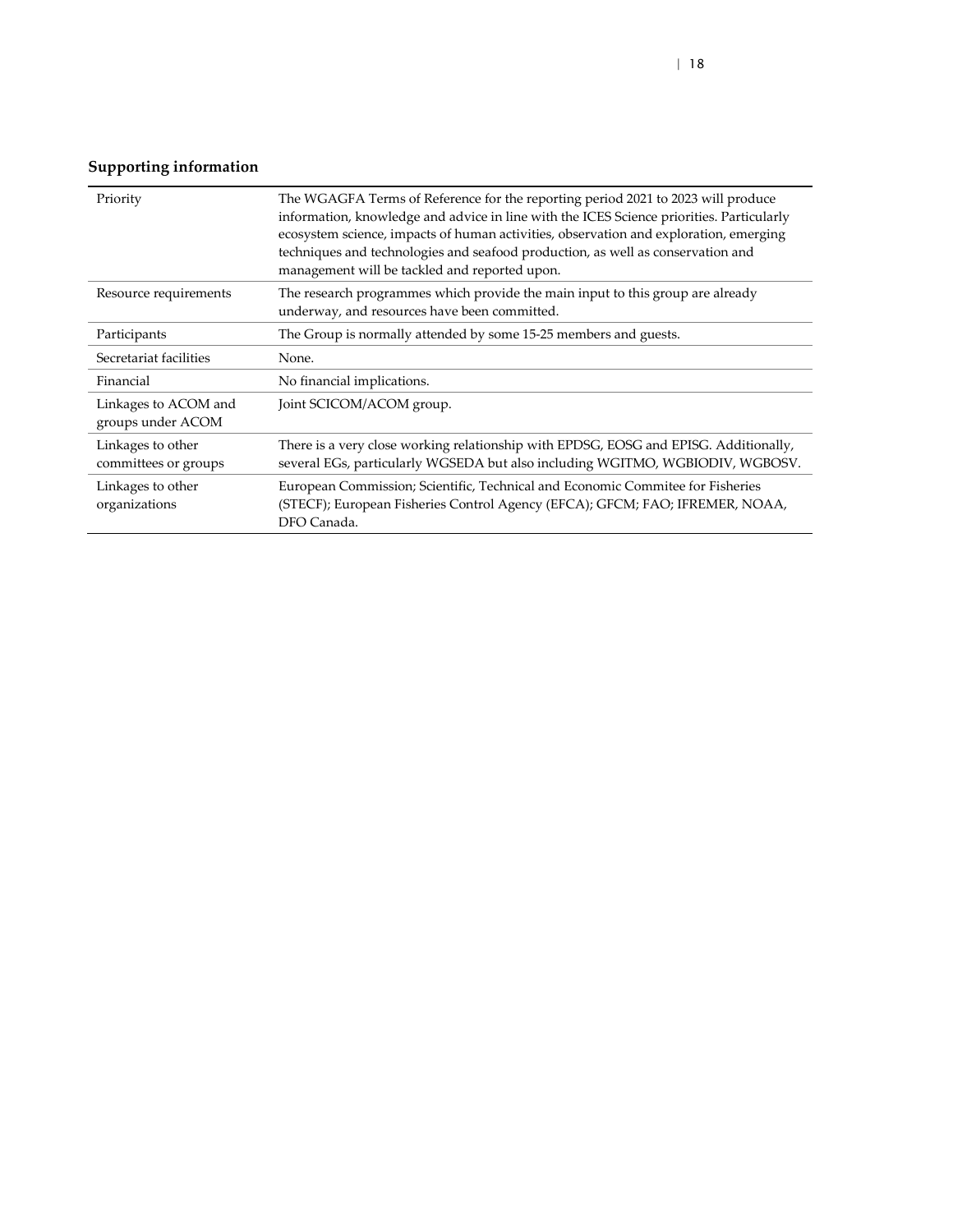#### **Working Group on Risks assessment of Environmental Interactions of Aquaculture (WGREIA)**

<span id="page-18-0"></span>**2020/FT/ASG03** The **Working Group on Risk assessment of Environmental Interactions of Aquaculture (WGREIA)**, chaired by Ellen Sofie Grefsrud, Norway and will work on ToRs and generate deliverables as listed in the Table below.

|           | <b>MEETING</b><br><b>DATES</b> | <b>VENUE</b>           | <b>REPORTING DETAILS</b>                 | <b>COMMENTS (CHANGE IN CHAIR,</b><br>ETC.) |
|-----------|--------------------------------|------------------------|------------------------------------------|--------------------------------------------|
| Year 2021 | $4-6$ May                      | Copenhagen,<br>Denmark | E-evaluation to SCICOM by 21<br>May 2021 |                                            |
| Year 2022 | $10-12$ May                    | Online                 | E-evaluation to SCICOM by 26<br>May 2022 |                                            |
| Year 2023 | 9-11 May                       | Bergen,<br>Norway      | Final report by 8 July to<br>ACOM/SCICOM |                                            |

#### **ToR descriptors**

| <b>TOR</b> | <b>BACKGROUND</b><br><b>DESCRIPTION</b>                                                                                                                                                                                                                                                                             |                                                                                                                                                                            | <b>SCIENCE PLAN</b><br><b>CODES</b> | <b>DURATION</b> | <b>EXPECTED</b><br><b>DELIVERABLES</b>                                                                                                                                                                                                   |  |
|------------|---------------------------------------------------------------------------------------------------------------------------------------------------------------------------------------------------------------------------------------------------------------------------------------------------------------------|----------------------------------------------------------------------------------------------------------------------------------------------------------------------------|-------------------------------------|-----------------|------------------------------------------------------------------------------------------------------------------------------------------------------------------------------------------------------------------------------------------|--|
| a          | Publication of review of<br>laws and regulatory<br>standards for monitoring<br>and managing<br>environmental impacts of peer-review journal.<br>marine aquaculture, and<br>the corresponding<br>thresholds values<br>established by ICES<br>countries and China, and<br>knowledge gaps and<br>prioritized research. | This work was initiated in<br>WGEIA (2018-2020). Here<br>we will complete the work<br>and publish the results in a                                                         | 5.6,7.4                             | Year 1          | Peer-review<br>publication                                                                                                                                                                                                               |  |
| b          | Risk assessment methods<br>for environmental<br>impacts of aquaculture                                                                                                                                                                                                                                              | Building on ToRa, ToRb<br>aims to review and<br>compare methods and<br>models for assessing risk<br>of negative environmental<br>impacts due to<br>aquaculture production. | 2.1, 5.6, 5.8                       | Year 1, 2 & 3   | Write a review<br>publication of when<br>and how risk<br>assessment is used for<br>aquaculture.<br>TIMES publication<br>detailing Methods for<br>risk assessment and<br>risk analysis for<br>environmental<br>impacts of<br>aquaculture. |  |

#### **Summary of the Work Plan**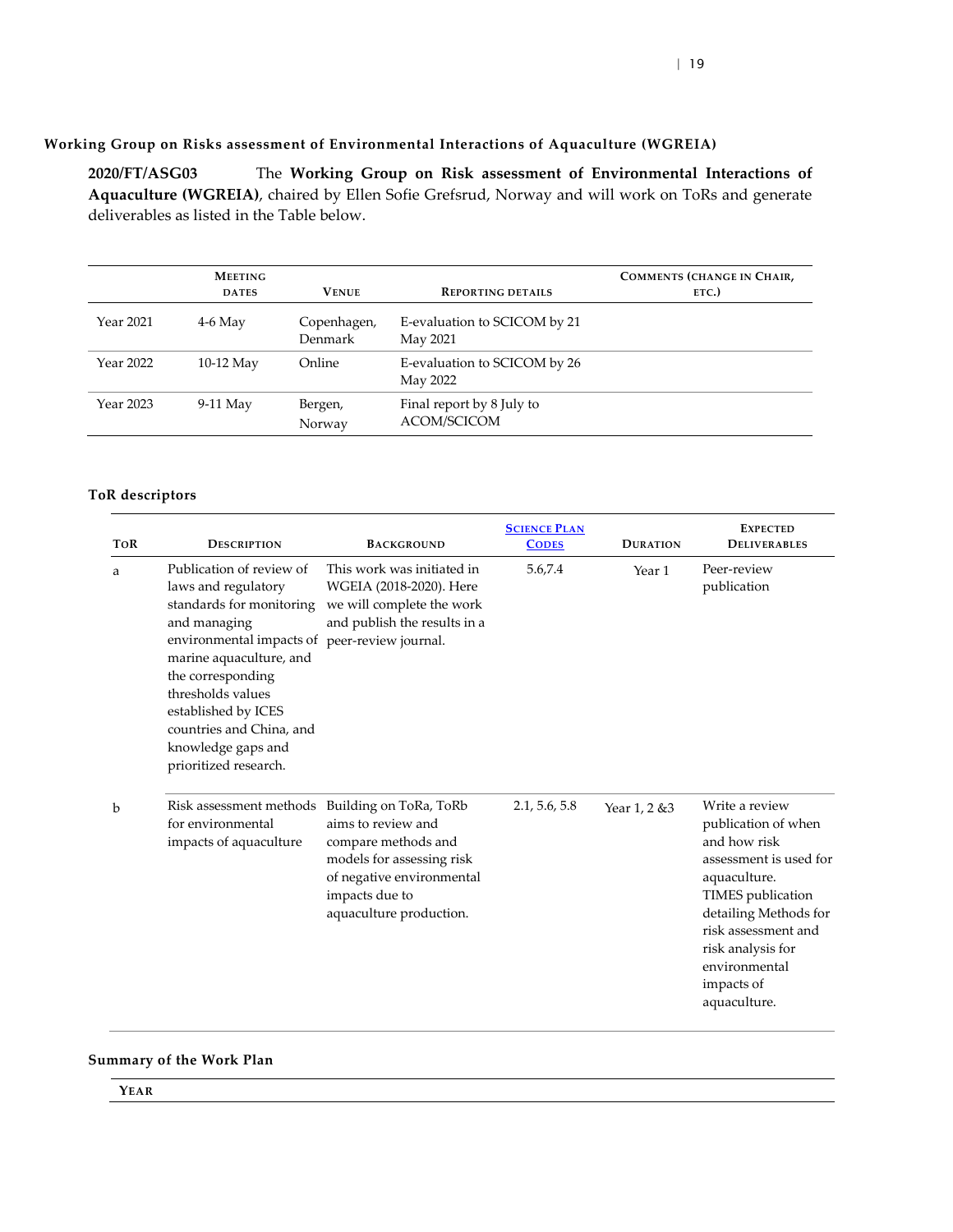| Year 1            | ToRa (Review of laws and regulatory standards for monitoring and prioritised research) will be     |
|-------------------|----------------------------------------------------------------------------------------------------|
|                   | reported as a peer-review paper, and ToR b (Risk assessment methods) will be initiated.            |
| Year <sub>2</sub> | Continue discussion on risk assessment methods aiming to make a foundation for a common            |
|                   | understanding on best practice within risk assessment and risk analysis of environmental impact of |
|                   | aquaculture. Peer-review publication of when and how risk assessment is used for aquaculture       |
| Year <sub>3</sub> | ToRb will be reported included a TIMES publication detailing Risk assessment methods for           |
|                   | environmental impacts of aquaculture                                                               |
|                   |                                                                                                    |

| Priority                                  | The current activities of this Group will continue to lead ICES into issues related to<br>aquaculture including elucidating the legal structure under which the environmental<br>interactions of aquaculture are managed in different ICES countries. Scientific work on<br>ecosystem interactions will lay the scientific foundation for further sustainable<br>aquaculture growth to meet or surpass legal requirements. Consequently, these activities<br>are considered to have a high priority. |
|-------------------------------------------|------------------------------------------------------------------------------------------------------------------------------------------------------------------------------------------------------------------------------------------------------------------------------------------------------------------------------------------------------------------------------------------------------------------------------------------------------------------------------------------------------|
| Resource requirements                     | Hosting of the first meeting in Copenhagen.                                                                                                                                                                                                                                                                                                                                                                                                                                                          |
| Participants                              | The Group will be established of 15-25 experts of aquaculture - environment interactions,<br>regulators, legal expertise, risk experts and others                                                                                                                                                                                                                                                                                                                                                    |
| Secretariat facilities                    | None.                                                                                                                                                                                                                                                                                                                                                                                                                                                                                                |
| Financial                                 | No financial implications.                                                                                                                                                                                                                                                                                                                                                                                                                                                                           |
| Linkages to ACOM and group<br>under ACOM  | This WG sets the stage for future advice products from ICES as governments need to do<br>risk assessment of the growing aquaculture industry in Europe and North-America.                                                                                                                                                                                                                                                                                                                            |
| Linkages to other committees<br>or groups | There is a very close working relationship with all the groups of the Aquaculture Steering<br>Group. We will seek to form links with the Working Group on Socio-Economic<br>Dimensions of Aquaculture (WGSEDA) Working Group on Pathology and Diseases of<br>Marine Organisms (WGPDMO), Working Group on Application of Genetics in Fisheries<br>and Mariculture (WGAGFM), Working Group on Scenario Planning on Aquaculture<br>(WGSPAQ), and Working Group on Ecological Carrying Capacity (WGECCA) |
| Linkages to other<br>organizations        | National regulatory authorities in ICES countries and China, EU, FAO.                                                                                                                                                                                                                                                                                                                                                                                                                                |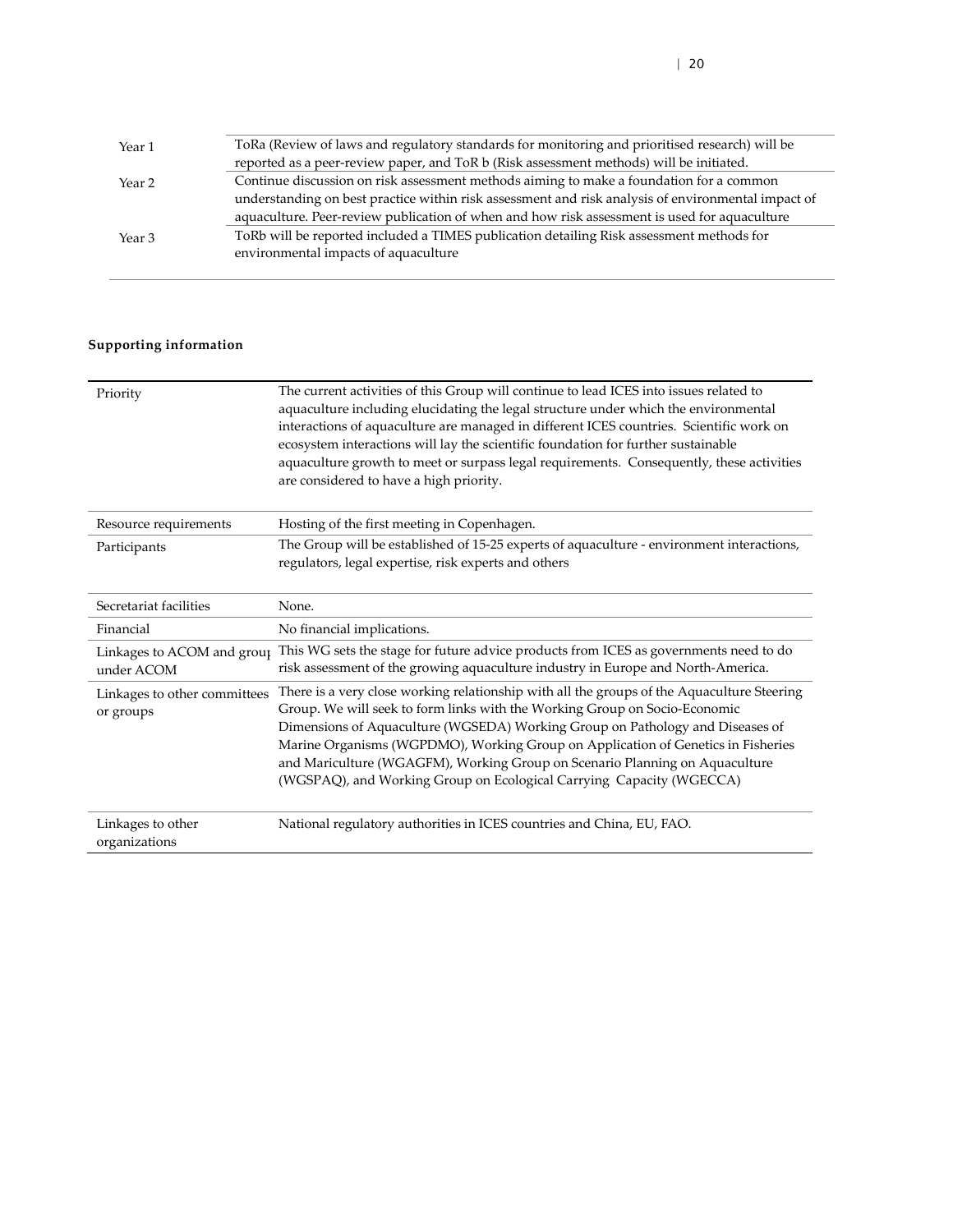### **Working Group on Open Ocean Aquaculture (WGOOA)**

<span id="page-20-1"></span><span id="page-20-0"></span>**2018/MA2/ASG06** A **Working Group on Open Ocean Aquaculture (WGOOA)**, chaired by Bela H. Buck, Germany, will be established and will work on ToRs and generate deliverables as listed in the table below.

|           | <b>MEETING DATES</b> | <b>VENUE</b>   | <b>REPORTING DETAILS</b> | <b>COMMENTS (CHANGE IN CHAIR, ETC.)</b> |
|-----------|----------------------|----------------|--------------------------|-----------------------------------------|
| Year 2019 | 20-22 March          | Copenhagen     | Interim report by 1 July | Constitutive/scoping meeting            |
| Year 2020 | 26-27 May            | Online meeting | Interim report by 7 June |                                         |
| Year 2021 | 7 & 14 June          | Online meeting | Final report by 29 July  |                                         |

| ToR | Description                                                                                                                                                                                                                                                                                                                                                                                                                                                                                                    | Background                                                                                                                                                                                                                                                                                                                                                                                                                                                                                                                                                                              | <b>Science Plan codes</b> | Duration                  | <b>Expected Deliverables</b>                                              |
|-----|----------------------------------------------------------------------------------------------------------------------------------------------------------------------------------------------------------------------------------------------------------------------------------------------------------------------------------------------------------------------------------------------------------------------------------------------------------------------------------------------------------------|-----------------------------------------------------------------------------------------------------------------------------------------------------------------------------------------------------------------------------------------------------------------------------------------------------------------------------------------------------------------------------------------------------------------------------------------------------------------------------------------------------------------------------------------------------------------------------------------|---------------------------|---------------------------|---------------------------------------------------------------------------|
| a   | Identify and develop<br>descriptions and guidelines support authorities and/or<br>for various types of open<br>ocean aquaculture systems<br>and their characteristics<br>needed to develop an<br>ecosystem approach for<br>sustainable management of investors and agencies<br>open ocean aquaculture<br>including methods for<br>assessing potential<br>interactions and synergies<br>between open ocean<br>aquaculture operations and description of various<br>the wider socio-ecological-<br>system (SES). | The aim of this ToR is to<br>the work of extension<br>agents who work at the<br>interface between<br>decision-making, research<br>and business, helping<br>understand, structure and<br>articulate types of open<br>ocean aquaculture and<br>develop objective<br>management tools. A<br>types of offshore<br>aquaculture including<br>where these types of<br>aquaculture interact with<br>legal or cultural values<br>associated with the<br>environment is needed to<br>understand where and<br>what types of offshore<br>aquaculture are<br>appropriate in various<br>ICES regions. | $5.7 - 5.8$               | $Yr 1 & 2.2019$ ,<br>2020 | To be reported on as<br>a review paper.                                   |
| b   | Identify risk and mitigation The aim of this ToR is to<br>measures for potential<br>interactions between open<br>ocean aquaculture<br>operations and structures<br>and protected species, such structures and identify                                                                                                                                                                                                                                                                                         | calculate risks of<br>entanglement of whales,<br>seals and turtles by<br>offshore aquaculture                                                                                                                                                                                                                                                                                                                                                                                                                                                                                           | $5.7 - 5.8$               | $Yr 1 & 2.2019$ ,<br>2020 | Organise and conduct<br>a workshop to<br>develop as an ICES<br>Viewpoint. |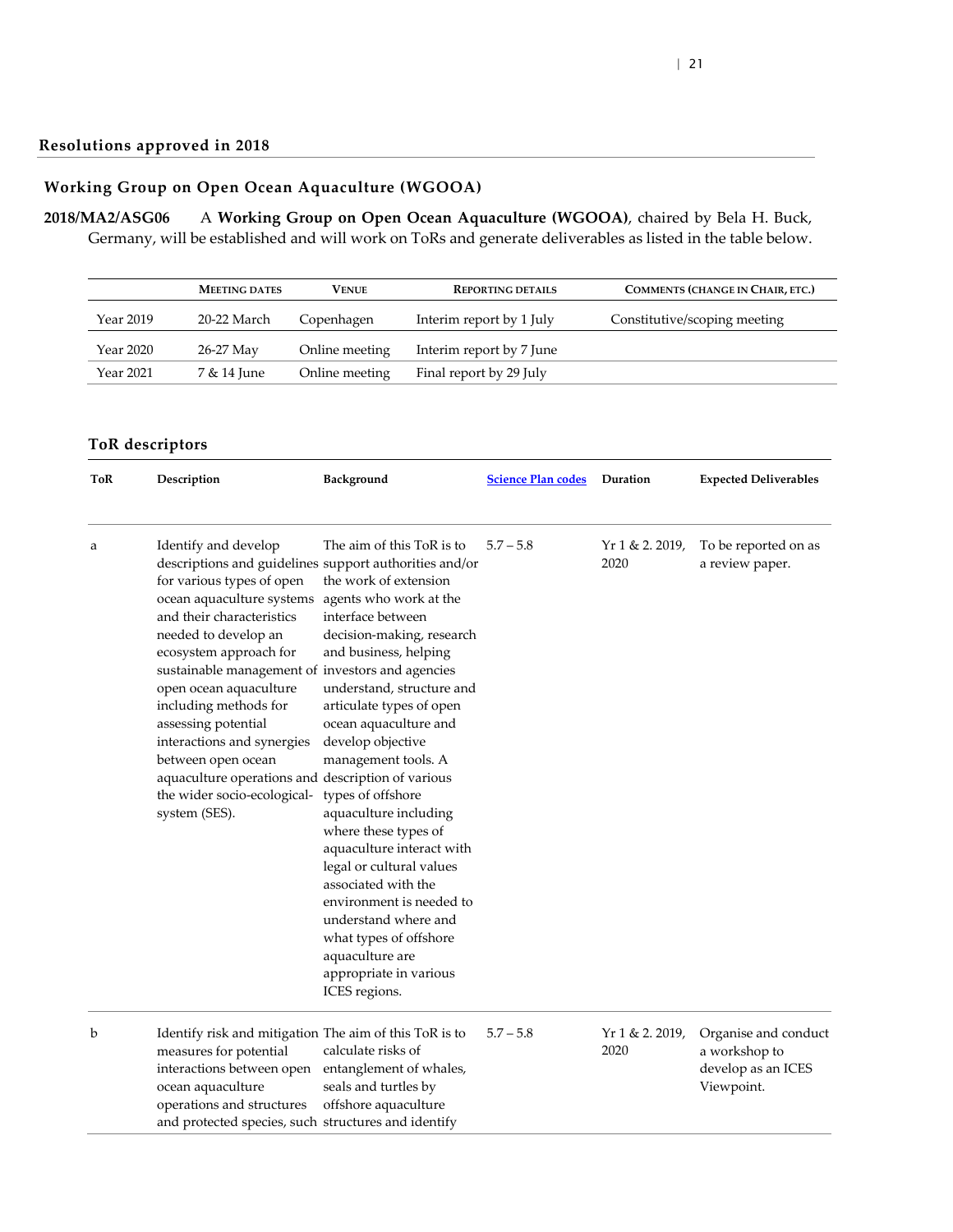|   | as marine mammals and<br>turtles.                                                                                                                                                                                                                                                          | structural (engineering)<br>and management methods<br>to reduce potential<br>negative impacts.<br>Mitigation can be of<br>technical (e.g. system<br>design), ecosystem,<br>environment and/or<br>management nature.                                                                                                                                                                                                                                                           |             |                       |                                                       |
|---|--------------------------------------------------------------------------------------------------------------------------------------------------------------------------------------------------------------------------------------------------------------------------------------------|-------------------------------------------------------------------------------------------------------------------------------------------------------------------------------------------------------------------------------------------------------------------------------------------------------------------------------------------------------------------------------------------------------------------------------------------------------------------------------|-------------|-----------------------|-------------------------------------------------------|
| c | Collate existing<br>information relevant for<br>open ocean aquaculture on help to identify space in<br>a regional sea-basin system the ICES region that will<br>level to identify site-<br>specific opportunities for<br>different types of open<br>ocean aquaculture in the<br>ICES area. | Using information from<br>ToR a and b, this ToR will<br>support various types and<br>combinations of offshore<br>aquaculture from an<br>oceanographic and<br>environmental point of<br>view. This ToR will<br>develop a framework to<br>evaluate potential which<br>can be used in different<br>basins. This evaluation<br>will also articulate<br>knowledge gaps, and be<br>designed to provide data<br>that can be inputs to<br>economic impact and<br>optimization models. | $5.7 - 5.8$ | Yr 2-3. 2020-<br>2021 | To be reported on as<br>a position paper.             |
| d | Collect and summarize<br>data on large scale open<br>ocean aquaculture.                                                                                                                                                                                                                    | New systems for large<br>scale offshore aquaculture<br>are now coming on line in<br>Norway and Asia. How<br>these perform<br>environmentally,<br>structurally and<br>economically needs to be<br>documented and<br>evaluated to identify and<br>articulate the potential of<br>these new large systems to<br>significantly increase<br>seafood production<br>globally.                                                                                                        | $5.7 - 5.8$ | Yr 1-3. 2020-<br>2021 | Annual reports with a<br>position paper in year<br>3. |
| f | Describe the effect of OOA OOA interact with its<br>related to ecosystem<br>services, carbon footprint,<br>artificial (seasonal)<br>ecosystems (the crop),<br>carrying capacity, and<br>MPAs.                                                                                              | surrounding ecosystem<br>being influential in<br>supporting ecosystem<br>services, beyond the<br>production of aquatic<br>products by providing                                                                                                                                                                                                                                                                                                                               |             | Yr3                   |                                                       |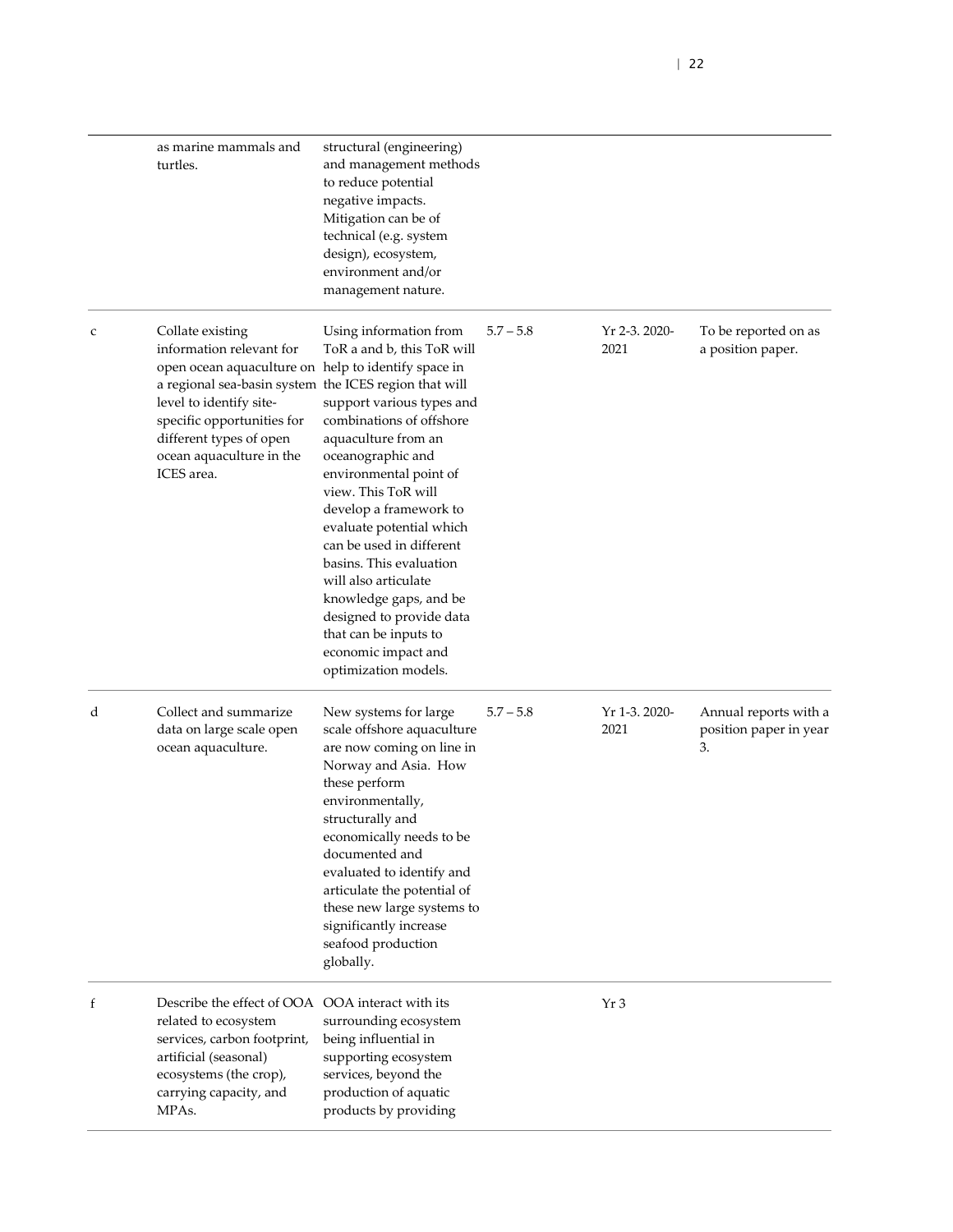| provisioning, regulating,   |
|-----------------------------|
| habitat, supporting, and    |
| cultural services. As the   |
| provision of these services |
| will vary over time, season |
| and location interacting    |
| with the biotic and abiotic |
| parameters benefits and     |
| effects may vary.           |

| Year 1 | Focus on ToR a and d. Develop descriptions of different types of offshore aquaculture including new<br>large-scale fish systems. Organize workshop for ToR b.         |
|--------|-----------------------------------------------------------------------------------------------------------------------------------------------------------------------|
| Year 2 | Publish review paper from ToR a and turn over Viewpoint from ToR b for external review. Develop<br>framework to analyze basins and apply to a test case. Draft paper. |
| Year 3 | Publish papers on framework for basin development and analysis of large-scale systems.                                                                                |

| Priority               | Offshore aquaculture has the potential to be highly appropriate to the ICES region and<br>become a significant producer of sustainable seafood. As a new sector, the time for<br>development in accordance with the ICES vision is now. In addition, this is a time of great<br>change and evolution in this field to large scale systems which could fundamentally alter<br>where our seafood comes from and create increased demand for advice.                                                                                                                                                                                                                              |
|------------------------|--------------------------------------------------------------------------------------------------------------------------------------------------------------------------------------------------------------------------------------------------------------------------------------------------------------------------------------------------------------------------------------------------------------------------------------------------------------------------------------------------------------------------------------------------------------------------------------------------------------------------------------------------------------------------------|
| Resource requirements  | There is limited current work in this area in ICES and parts of the ToR are to evaluate the<br>requirements. It is envisaged that an international project will be developed by the<br>working group which could consider how to cooperate on currently funded national<br>research but may need to develop and seek resources to work on specific case study<br>scenarios.                                                                                                                                                                                                                                                                                                    |
| Participants           | Scientists and engineers will be key to this working group, with contributions from<br>oceanographers, economists, GIS specialists and marine mammal/turtle experts.                                                                                                                                                                                                                                                                                                                                                                                                                                                                                                           |
| Secretariat facilities | None.                                                                                                                                                                                                                                                                                                                                                                                                                                                                                                                                                                                                                                                                          |
| Financial              | No financial implications envisaged for ICES.                                                                                                                                                                                                                                                                                                                                                                                                                                                                                                                                                                                                                                  |
| under ACOM             | Linkages to ACOM and group This project sets the stage for future advice products from ICES as governments need to<br>manage open ocean aquaculture development. The whale and turtle issue are already a<br>management need.                                                                                                                                                                                                                                                                                                                                                                                                                                                  |
| or groups              | Linkages to other committed There is a close working relationship with all the groups of the Aquaculture Steering<br>Group. We will seek to form links with the Working Group on Socio-Economic<br>Dimensions of Aquaculture (WGSEDA) Working Group on Pathology and Diseases of<br>Marine Organisms (WGPDMO), Working Group on Application of Genetics in Fisheries<br>and Mariculture (WGAGFM), Working Group on Environmental Interactions of<br>Aquaculture (WGEIA), Working Group on Scenario Planning in Aquaculture (WGSPA)<br>and Working Group on Ecological Carrying Capacity in Aquaculture (WGECCA). There<br>are also likely linkages to other groups not listed. |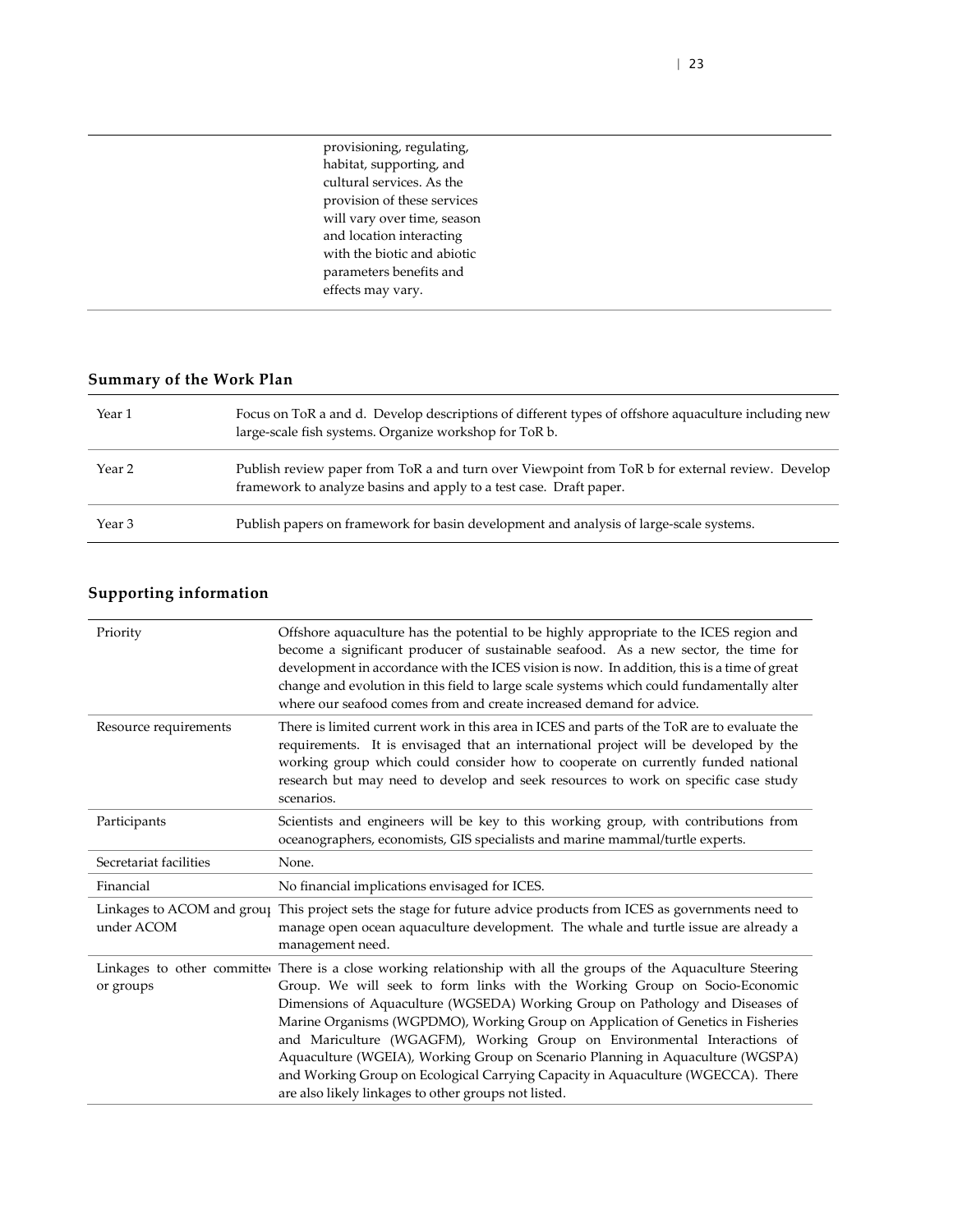Linkages to other organization EFARO, EATiP, DGMARE, AORA, EAS (European Aquaculture Society), WAS, NOAA, DFO. Industry – aquaculture businesses and producer groups, marine management organizations.

#### **Working Group on Scenario Planning on Aquaculture (WGSPA)**

<span id="page-23-0"></span>**2018/MA2/ASG01** A **Working Group on Scenario Planning on Aquaculture (WGSPA)**, chaired by Ben **Halpern**, USA, will be established and will work on ToRs and generate deliverables as listed in the Table below.

|           | <b>MEETING</b><br><b>DATES</b> | <b>VENUE</b>                       | <b>REPORTING DETAILS</b>         | <b>COMMENTS (CHANGE IN CHAIR,</b><br>ETC.)                                       |
|-----------|--------------------------------|------------------------------------|----------------------------------|----------------------------------------------------------------------------------|
| Year 2018 | $8 - 10$<br>November           | ICES HO,<br>Copenhagen,<br>Denmark | Interim report by 1<br>March     | Seminar/scoping meeting                                                          |
| Year 2019 | 7-8 September                  | Gothenburg, Sweden                 | Interim report by 30<br>November |                                                                                  |
| Year 2020 | 15-16 October                  | By correspondence                  | Interim report by 13<br>November |                                                                                  |
| Year 2021 | Cancelled                      |                                    |                                  | Secretariat has been informed<br>that 2021 meeting will be<br>delayed till 2022. |
| Year 2022 | TBD                            | TBD                                | TBD                              |                                                                                  |

| ToR | Description                                                                                                                                              | Background                                                                                                                                                                                                                                                                                                                                                                                        | Science Plan codes | Duration                         | <b>Expected Deliverables</b> |
|-----|----------------------------------------------------------------------------------------------------------------------------------------------------------|---------------------------------------------------------------------------------------------------------------------------------------------------------------------------------------------------------------------------------------------------------------------------------------------------------------------------------------------------------------------------------------------------|--------------------|----------------------------------|------------------------------|
| a   | A review of the<br>application of Scenario<br>planning for<br>aquaculture,<br>Identification of<br>knowledge gaps and<br>recommendations for<br>research | There is a need to determine the $5.5, 6.1, 7.1$<br>state of the art in scenario<br>planning and how this has been<br>applied in aquaculture. It can<br>be done through an exhaustive<br>literature revision including<br>"grey" material and the results<br>of previous aquaculture<br>scenarios. In addition to<br>reviewing the use and<br>application of scenario planning<br>in other areas. |                    | Yr1 & 2.<br>(2018, 2019) review. | To be reported on as a       |
|     |                                                                                                                                                          | The review will include the<br>identification of knowledge<br>needs and priorities in this new<br>area and develop a coherent<br>proposal for research and<br>funding.                                                                                                                                                                                                                            |                    |                                  |                              |
| b   | Develop Scenario plan                                                                                                                                    | Encourage the development of 5.5, 6.1, 7.1                                                                                                                                                                                                                                                                                                                                                        |                    | Yr 3-4                           | To be reported scenario      |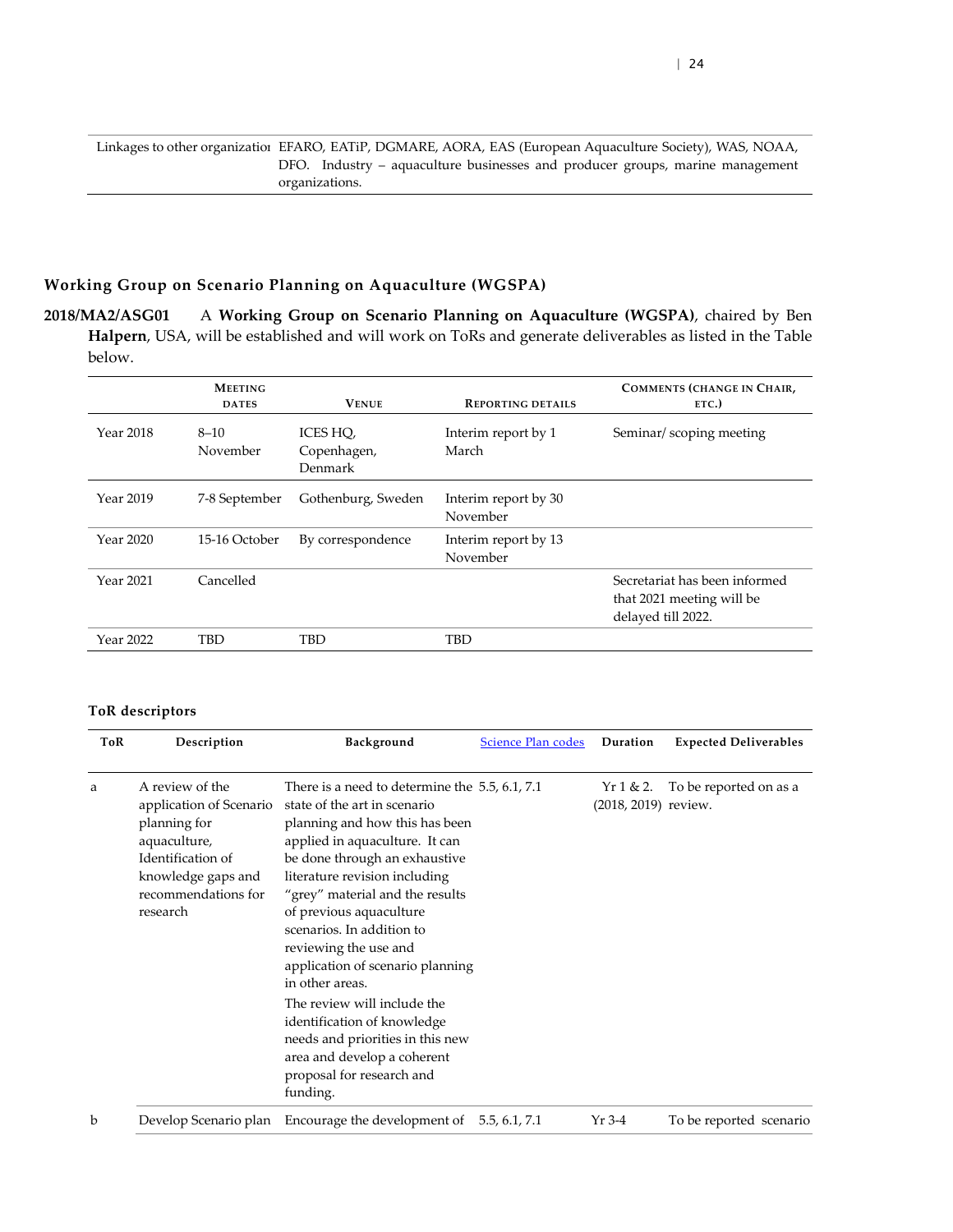|   | for one region in the<br>ICES area (potentially<br>the same region as<br>choosen for the first<br>atlas)                                         | one international project on<br>scenario planning to<br>complement the work under<br>ToR a. Will require planning in<br>yr 2 from the position paper,<br>identification of potential<br>resourcing and proposal<br>development. | $(2020-2021)$               | planning for<br>aquaculture.                              |
|---|--------------------------------------------------------------------------------------------------------------------------------------------------|---------------------------------------------------------------------------------------------------------------------------------------------------------------------------------------------------------------------------------|-----------------------------|-----------------------------------------------------------|
| C | Integration of Scenario<br>planning and Atlas<br>approaches to one<br>product capable of                                                         | Encourage the development of $5.5, 5.7, 7.6$<br>one international project<br>building on the products and<br>techniques developed in ToR a,                                                                                     | $Yr$ 3-4<br>$(2020 - 2021)$ | 2020 – Submit proposal<br>for Viewpoint to<br>SCICOM/ACOM |
|   | communicating the<br>environmental,<br>economic and social<br>options of marine<br>aquaculture<br>development in one<br>region in the ICES area. | b and c to an example of a<br>complete science-based analysis<br>of the potenital and<br>consequences of marine<br>aquaculture development for<br>one region in the ICES area.                                                  |                             | 2021 - Publish paper for<br>focus region.                 |

| Year 1            | Hold a seminar as part of the first Working Group meeting to establish this area of<br>science and identify additional experts to join the WG.                                                                                                |
|-------------------|-----------------------------------------------------------------------------------------------------------------------------------------------------------------------------------------------------------------------------------------------|
| Year 2            | Develop an outline for an Atlas of marine aquaculture potential for one region in the ICES area.<br>Provide a review and position paper on Scenario Planning in aquaculture together with knowledge<br>gaps and recommendations for research. |
| Year 3            | Further ToR to be developed out of the position paper. To include a scenario to be chosen in yr 2.<br>Expand and improve Atlas to an opperational level for one example region in the ICES area.                                              |
| Year <sub>4</sub> | Integrate two approaches. International cooperation through a research project on aquaculture<br>potential analysis. Publish paper for focal region.                                                                                          |

| Priority | There is a high priority for scientifically informed planning for marine aquaculture. This<br>has been successfully applied in other areas by the use of scenario planning where |
|----------|----------------------------------------------------------------------------------------------------------------------------------------------------------------------------------|
|          | potential multiple future scenarios are possible that provide uncertainty regarding the                                                                                          |
|          | stability of policies or conditions and where adaptation is likely to be required and yet                                                                                        |
|          | unpredictable. Information from multiple points of view (economic, environmental,                                                                                                |
|          | social, geographical, oceanographical and so on) that is both general and specific to a                                                                                          |
|          | place is needed for planning to be meaningful. There are now some marine spacial                                                                                                 |
|          | analysis approaches that allow potential to be analized for specific locations (see                                                                                              |
|          | Kapetsky et al 2013, Gentry et al 2017 and Lester et al 2018) e.g. not only what could                                                                                           |
|          | happen, but where, what inputs would be needed and what outputs could be expected.                                                                                               |
|          | While there has been some application of scenario planning and spacial analysis in                                                                                               |
|          | aquaculture this has yet to be evaluated in scientifc terms and applied in a consistant                                                                                          |
|          | way. For example, scenario planning has been used in evaluating investment                                                                                                       |
|          | opportunities and predicting returns on investment but not in a particularly robust way.                                                                                         |
|          | It is proposed that the working group develop the methodologies for spacial analysis                                                                                             |
|          | and scenario planning for Aquaculture in the ICES area that enables:                                                                                                             |